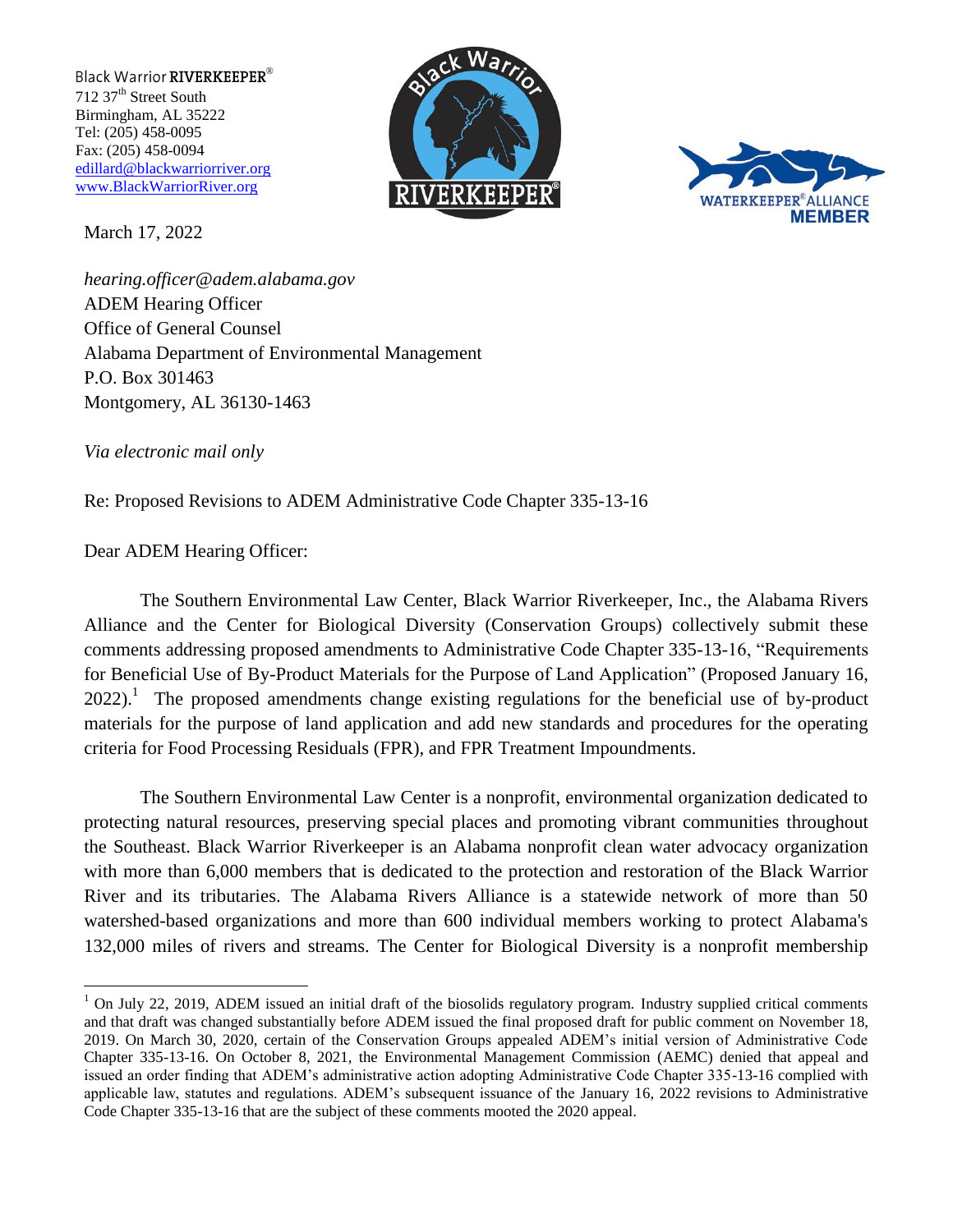organization with more than 1.7 million members and online activists, including just under 11,000 in Alabama and is known for its work protecting endangered species through legal action, scientific petitions, creative media and grassroots activism.

While we are encouraged to see the Alabama Department of Environmental Management (ADEM or the Department) respond to some of the concerns about the biosolids regulatory program raised by certain of the Conservation Groups in the administrative appeal, the proposed amendments, in key provisions, are still vague, subjective and lacking in clear definitions and standards. Without clear, objective standards, these regulations will continue to be difficult to enforce. Worst of all, the proposed amendments fail to adequately protect human health and the environment, especially with respect to toxics and emerging contaminants. Our specific concerns with regard to each Chapter are set forth below.

### **Ala. Admin. Code r. 335-13-16-.02 (Definitions)**

In the proposed amendments, ADEM missed several opportunities to develop better definitions for the by-products land application regulatory program.

# *"Agronomic Rate"*

 $\overline{a}$ 

The definition of "agronomic rate" contained in the original prosed rule (proposed July 22, 2019) appropriately relied upon technical standards developed by the Natural Resources Conservation Services (NRCS), which are the United States Department of Agriculture's (USDA) tried and true metrics based upon years of science, engineering, and experience. Those standards are objective, reliable and can be applied in a consistent manner.

However, the definition was changed dramatically in ADEM's final version of the definition to replace the NRCS technical standards with "acceptable industry technical standards and guidelines...."<sup>2</sup> Unfortunately, ADEM's proposed amendments to the by-products land application regulatory program leave this deficient definition in place.

We continue to oppose this language, which is so vague and undefined that it is impossible to know what standards or guidelines would apply, who would deem them to be acceptable, and what metrics or factors would be applicable. The burden of applying this nebulous, subjective standard would fall on ADEM, which is concerning given ADEM's current lack of manpower and resources to carefully

 $2$  This change was requested in a comment letter dated July 22, 2019, by Jeff Retzke, Senior Environmental Manager at Denali Water Solutions, who wrote that Alabama has "historically" used nitrogen "uptake" rates set by Auburn University. ADEM later issued a cease and desist order to Denali, temporarily shutting down its operation of spreading poultry byproducts in north Jefferson County for multiple failures to comply with state regulations*.* Numerous residents affected by Denali's operations complained about the smell and the impact on their homes, community and quality of life. *See, e.g.,* https://abc3340.com/news/local/waste-sludge-causing-a-stink-in-north-jefferson.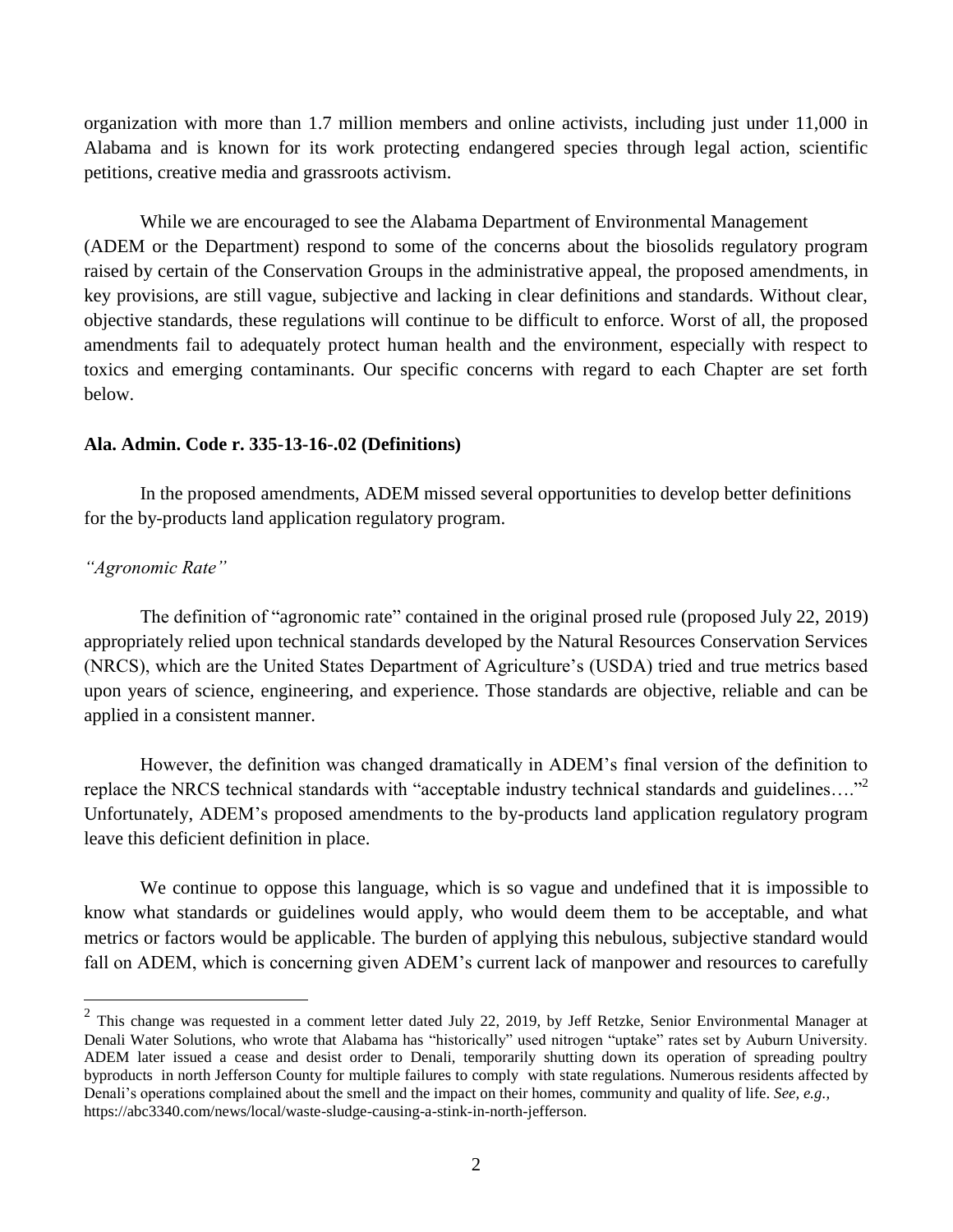examine plans submitted by permit applicants' engineers or technical consultants. ADEM indicated in sworn testimony as part of the Conservation Groups Appeal that the standard is tied to agronomic rates issued by universities like Auburn or Alabama A&M or other acceptable (to ADEM) agricultural entities, but none of this information is codified in the regulations. As a result, the standard remains undefined and vague. Even if the standard were codified, it will still be less definitive and inferior to the established NRCS standard. And if ADEM decides something is not acceptable, would this poorlydefined standard allow it to defend the decision, or have enough teeth to enforce against a distributor? We doubt that it would. To properly protect human health and the environment, ADEM should simply adopt and apply the NRCS standards. This provision should be revised to reinstate the NRCS standards or cite other specific written standards which are known to all stakeholders and can be applied on something other than an ad hoc basis.

### *"By-Product"*

ADEM has similarly failed to address or limit the broad definition of "by-product" which we criticized in our comments on the original land application regulatory program. ADEM expanded the definition which industry requested (expanded from material generated "as a result of water or wastewater treatment..." to include "residual materials from industrial or manufacturing processes").

This vague and extremely broad description fundamentally changes the definition and potentially brings all manner of untested industrial waste products under the provision, including Class B biosolids, which are often laden with metals and other pollutants, chicken sludge containing beaks, feathers and other body parts (which we have seen complaints about), coal ash, and out-of-state sewage waste which could allow future "beneficial" land application like that which created the "poop train" fiasco in 2017 in which sewage sludge from New York and New Jersey was land applied to the exterior slopes of the Big Sky Environmental Landfill as a supposed "soil amendment." Waste associated with the biosolids was seen spilling from containers as they were hauled by trucks to the landfill in West Jefferson County.<sup>3</sup>

Residents loudly complained of the waste's horrid stench in West Jefferson, North Birmingham, and Parrish. Zoning changes were challenged, lawsuits were filed, and business licenses were revoked – all necessary efforts by local governments trying to protect their residents, communities, and environment from unwanted nuisance in the face of inaction by ADEM. The exterior slopes of the landfill drain via stormwater into tributaries to Village Creek and the Locust Fork of the Black Warrior River. During much of the "poop train" fiasco, Big Sky Environmental failed to perform its stormwater discharge monitoring as required by its NPDES permit, and ADEM failed to exercise the necessary regulatory oversight by fining the company for its negligence. No one wants to see a repeat of that

 3 [http://www.wvtm13.com/article/west-jeffco-residentsreporting-waste-spills-along-route-to-local-dump-site/11651995.](http://www.wvtm13.com/article/west-jeffco-residentsreporting-waste-spills-along-route-to-local-dump-site/11651995)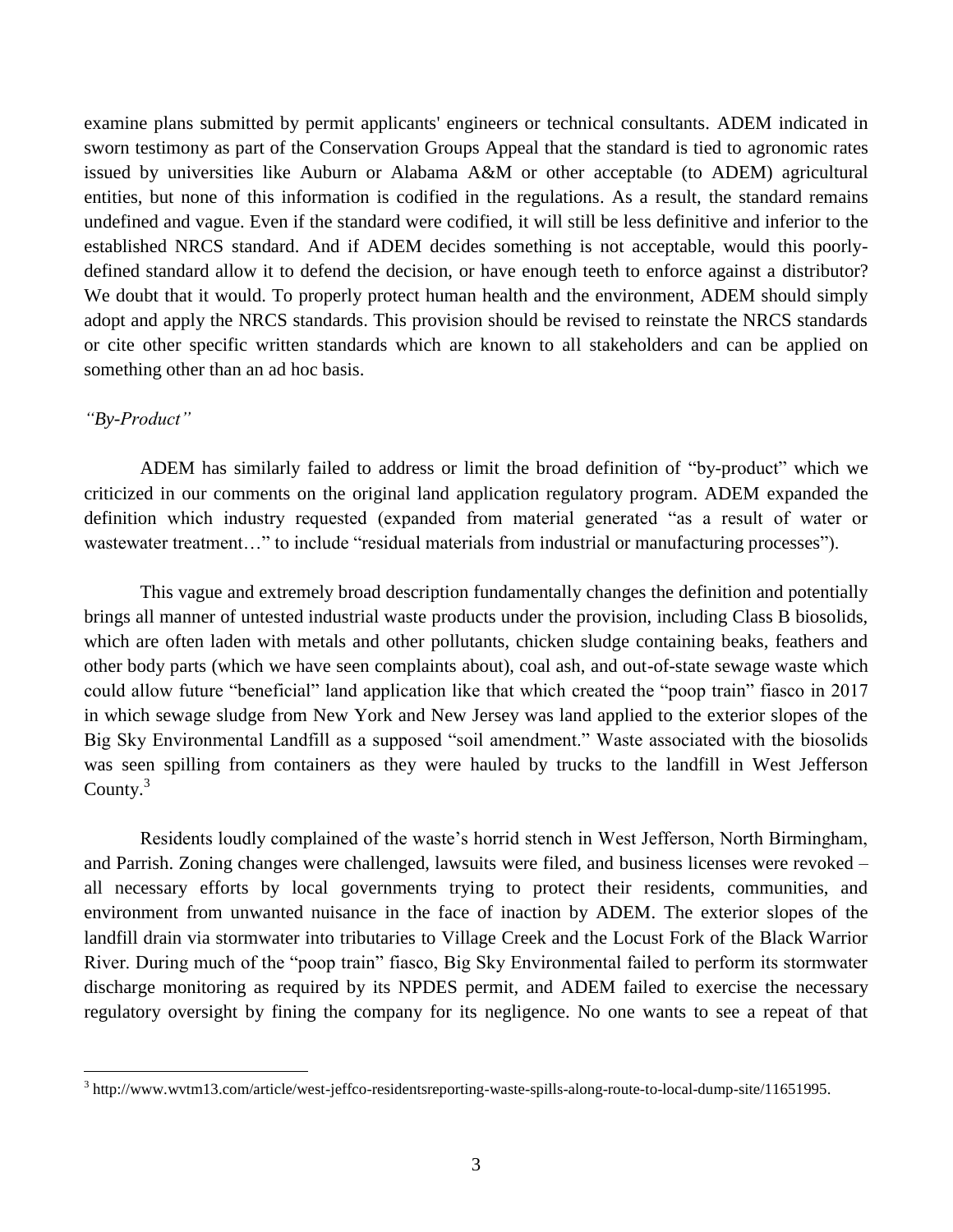disaster, but this provision is so broad that it seems to invite such abuses and endangerment of public health and the environment.

At a minimum, a great deal of clarification is needed about the intended scope of this provision and ADEM should provide examples of what it considers these industrial and manufacturing materials to include, and what, if anything, is excluded.

# *"Putrescible Material"*

 $\overline{a}$ 

The prohibition against land application of "putrescible" material is still absent from the land application regulatory program (although it was defined in the original July 2019 draft in subpart  $(8)$ ).<sup>4</sup> As numerous citizen complaints to ADEM document, unfettered land application of decomposing organic matter results in noxious odors, attracts flies and vectors and is incompatible with human health and enjoyment of the environment by anyone living or recreating near land applied putrescible materials, like poultry processing sludge. ADEM has expressed the view in the past that it cannot independently regulate or abate odor problems … so why would the Department implement a regulation that makes it much more likely that unbearable odors, which it says it lacks authority to address, are a pervasive problem for the public? We respectfully submit it would be a mistake to do so and will only lead to further public outcry and rancor, as well as potential nuisance suits. The provisions of the regulations which address vectors and odors<sup>5</sup> impose only minimal requirements on generators and distributors and will be difficult for ADEM to enforce. The regulatory program still does not give ADEM the absolute authority to address problems with odor and vectors; instead, if storage and application practices or a BMP plan is not effective at controlling vectors or odors, all ADEM can do is to require additional practices or revised BMPs. That limited authority offers little help or relief to a neighbor or community being overwhelmed by the odor and pests associated with improper land application of biosolids and FPR.

<sup>&</sup>lt;sup>4</sup> Alabama Farmers Federation recommended no limits on odor and "nuisance" should not be considered; as a result, the November 2019 final draft eliminated the definition of "*putrescible*" material.

 $<sup>5</sup>$ Ala. Admin. Code r. 335-13-16-.03(4)(d) ("The Distributor must provide the landowner information including the material</sup> characterization as required by ADEM Admin. Code r. 335- 13-16-.07(3), any potential *odor* issues, and any crop restrictions ....); r. 335-13-16-.04(2)(c)7. ("Description of best management practices to be implemented at each site to protect human health and the environment including but not limited to preventing run-off, managing run-on, and minimizing *odors*; r. 335- 13-16-.04(2)(d)2.(ii) and (iii) ("The plan shall include best management practices and mitigation actions detailing the handling, transportation, and application of the by-product material to minimize" *vectors* and *odors*.); r. 335-13-16-.07(2)(a) ("One of the land application requirements listed below shall be met when FPR is land applied: Subsurface injection (material is placed underneath the soil surface and is immediately incorporated into and under the soil surface), unless otherwise approved by the Department on a case by case basis. The Department may require the Distributor to demonstrate that the requested alternative method of application will provide control of *odors* and *vectors* at least as effectively as subsurface injection ….).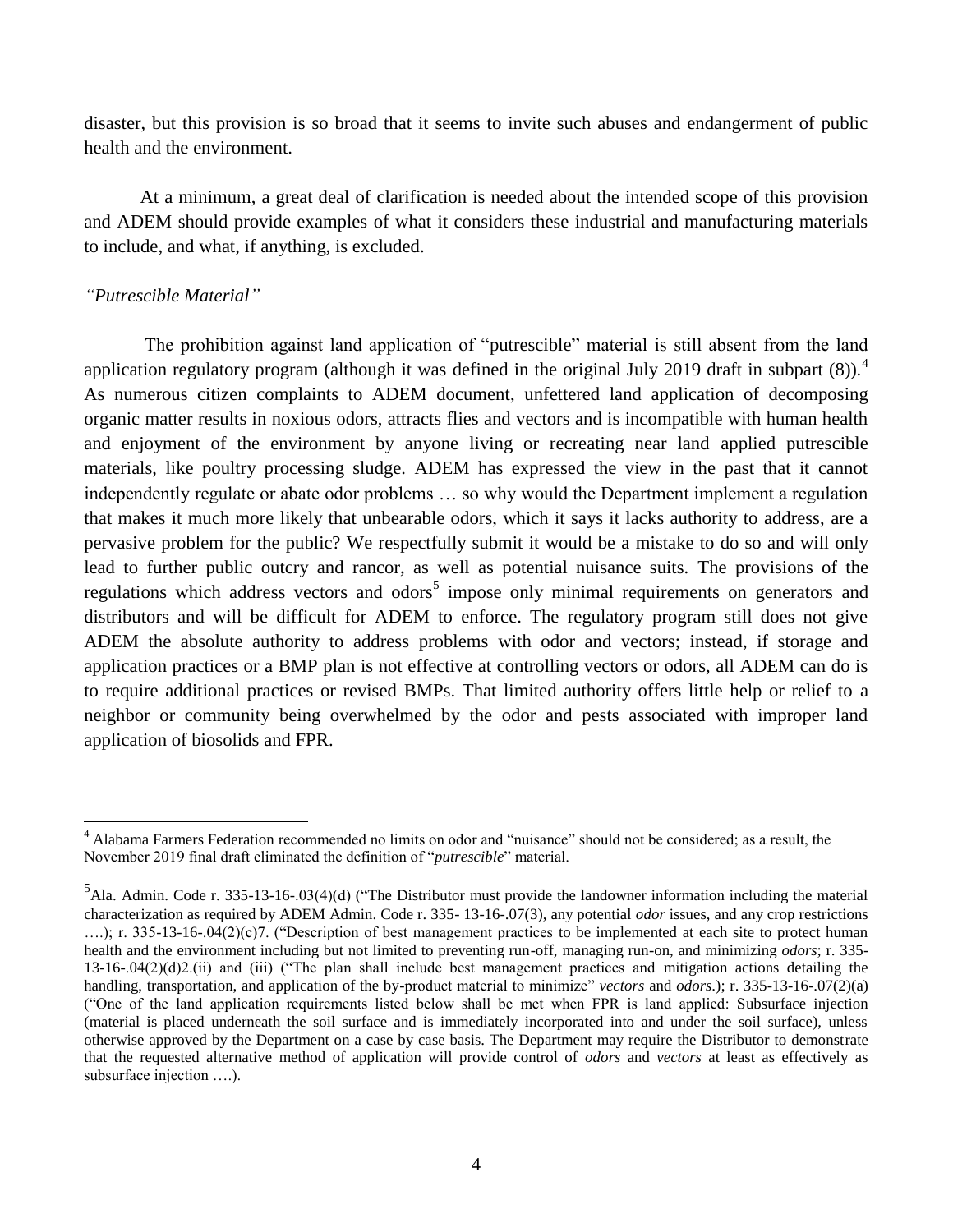At a minimum, these regulations should make an effort to meaningfully deal with the problem of noxious odors and disease vectors caused by land application of byproduct materials, rather than minimally addressing the problem and inviting future disputes. Prohibition against land application of "*putrescible*" material (defined in the original draft in subpart (8)) would accomplish this goal and must be restored to the regulatory program.

### *New Definitions*

 $\overline{a}$ 

We are pleased that ADEM has added several new definitions to the program. While many of these new definitions address FPR, the revised program also includes a new definition of "biosolids" that more closely comports with federal biosolid regulations. ADEM has added "Class B Biosolids" and slightly revised the definition of "Class A Biosolids." Both definitions incorporate 40 C.F.R. § 503.32 as a baseline, which is the correct approach.

#### **Ala. Admin. Code r. 335-13-.03 (Requirements for land application)**

We are pleased that ADEM has eliminated Subpart (1) (b) of Ala. Admin. Code r. 335-13-.03, which previously provided only that by-product material must be "*adequately characterized*" to confirm it is adequately protective of human health and the environment. However, the former version of the regulation offered no specifics of what the characterization process would be, how it would be carried out, by whom, and how results of this "characterization" would be documented.

ADEM has corrected some, but certainly not all, of these deficiencies. Under the revised regulations, the waste must be "characterized [as required by ADEM Admin. Code r. 335-13-16- .04(2)(c)10.]; 2. Possess physical and/or chemical properties which make the material suitable for the intended agronomic application rate as defined in ADEM Admin. Code r. 335-13-16-.02; and 3. Not be a hazardous waste as defined in ADEM Admin. Code r. 335-14-1-.02."

These revisions mean that generators that produce  $\geq 100$  short tons per year must test *once* for e coli and nine Appendix I constituents. *See* Ala. Code r. 13-16-.04(2)(b)10).<sup>6</sup> ADEM can, in its discretion, order testing for more constituents. However, ADEM does not propose additional sampling and soil testing requirements to ensure there will be no lasting contamination of soil or water, which is a critical error.

One of the major critiques of EPA's own biosolids regulatory program is its identification of at least 352 pollutants in biosolids (beyond the nine metals and *e coli* bacteria used by EPA and now ADEM to characterize waste) that could not be evaluated for further regulation due to a lack of data or

<sup>&</sup>lt;sup>6</sup> The Appendix I constituents are arsenic, cadmium, copper, lead, mercury, molybdenum, nickel, selenium and zinc.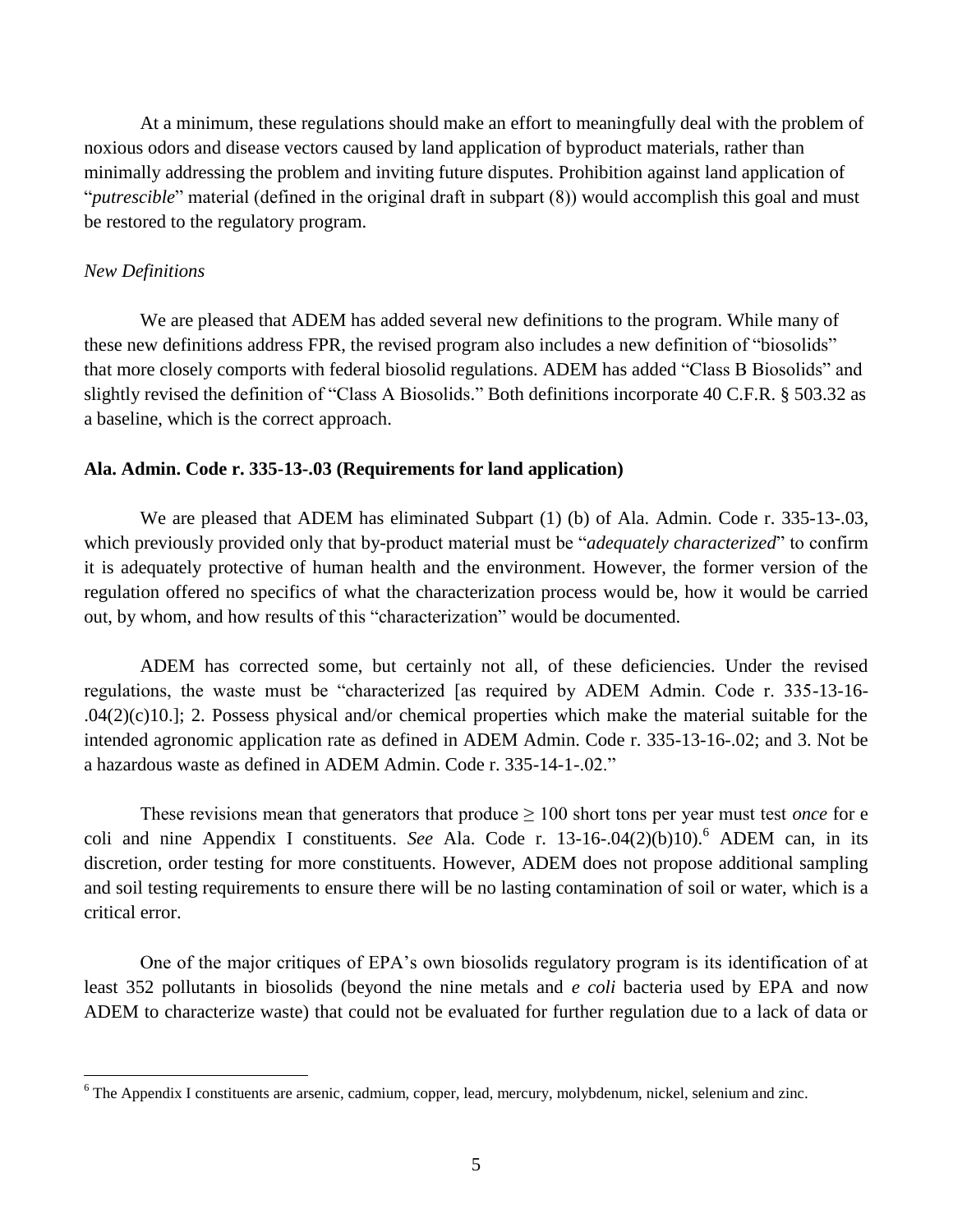risk assessment tools.<sup>7</sup> Sixty-one of these pollutants are designated as acutely hazardous, hazardous or priority pollutants in other programs.<sup>8</sup> Pollutants commonly found in biosolids can also include pharmaceuticals, steroids and PFAS/PFOA. As a result, a 2018 Office of the Inspector General's (OIG) report on EPA's regulation of biosolids found that "EPA's controls over the land application of sewage sludge (biosolids) were incomplete or had weaknesses and may not fully protect human health and the environment."<sup>9</sup> The Department's representatives acknowledged the report in testimony and echoed the concerns expressed by EPA/OIG, but the revised regulations do not address those concerns.

ADEM's limited characterization program here is similarly flawed. ADEM has made a promising start by requiring generators to test for specific constituents. The problem is that the constituent list is too limited, and the one-time testing requirement is too little to properly determine impacts on human health and the environment in the near or long term. Thorough characterization of the material must be at the heart of these regulations. The Department and the public must know exactly what the material is and what it consists of; that it is free of toxins, heavy metals, PCBs, PFAS/PFOA and other chemicals presently unregulated by EPA, pharmaceuticals, and more—all of which are frequently present in sewage sludge; and bacteria, viruses and pathogens—which are frequently present in poultry processing or sludge. The Department should require detailed testing and lab results, which are available for public review, to demonstrate the chemical makeup of any material to be land applied. Accurate characterization is too important for the Department to defer and delegate all responsibility for testing and characterizing the material to generators and distributors that have their own financial incentives. ADEM should expressly prescribe a system of checks and balances to ensure testing results are verified, and the results of testing must be made available to the public via ADEM's website. In addition, ADEM should implement of system of regular sampling and testing of soils where land application has occurred to ensure no contamination is occurring and that beneficial use goals are being accomplished, as opposed to dumping of polluted wastes.

The revised Ala. Admin. Code r.  $335-13-03(b)(3)$  corrects a significant problem with the earlier version of the regulations: formerly, the program provided at (1)(c) that the material must not be "hazardous waste," but failed to specify how, when, and on what basis the Department would make the hazardous waste determination. The revised r. 335-13-16-.03(1)(b)3 states that "hazardous waste determination" will be made by reference to the definition of "hazardous waste" contained in Ala. Admin. Code r. 335-14-1-.02. While that addition is a slight improvement, the definition means that ADEM could approve the spreading of special waste, hazardous waste treatment residue or delisted hazardous wastes, any one of which could have pervasive and long lasting effects for human health and the environment. We ask ADEM to specify how, when, and on what basis the Department will make the

 $\overline{a}$ 

9 *Id.*

<sup>7</sup> USEPA Office of Inspector General, *EPA Unable to Assess the Impact of Hundreds of Unregulated Pollutants in Land-Applied Biosolids on Human Health and the Environment (November 15, 2018*) (OIG Report), found at https://www.epa.gov/sites/default/files/2018-11/documents/\_epaoig\_20181115-19-p-0002.pdf.

<sup>8</sup> *Id.*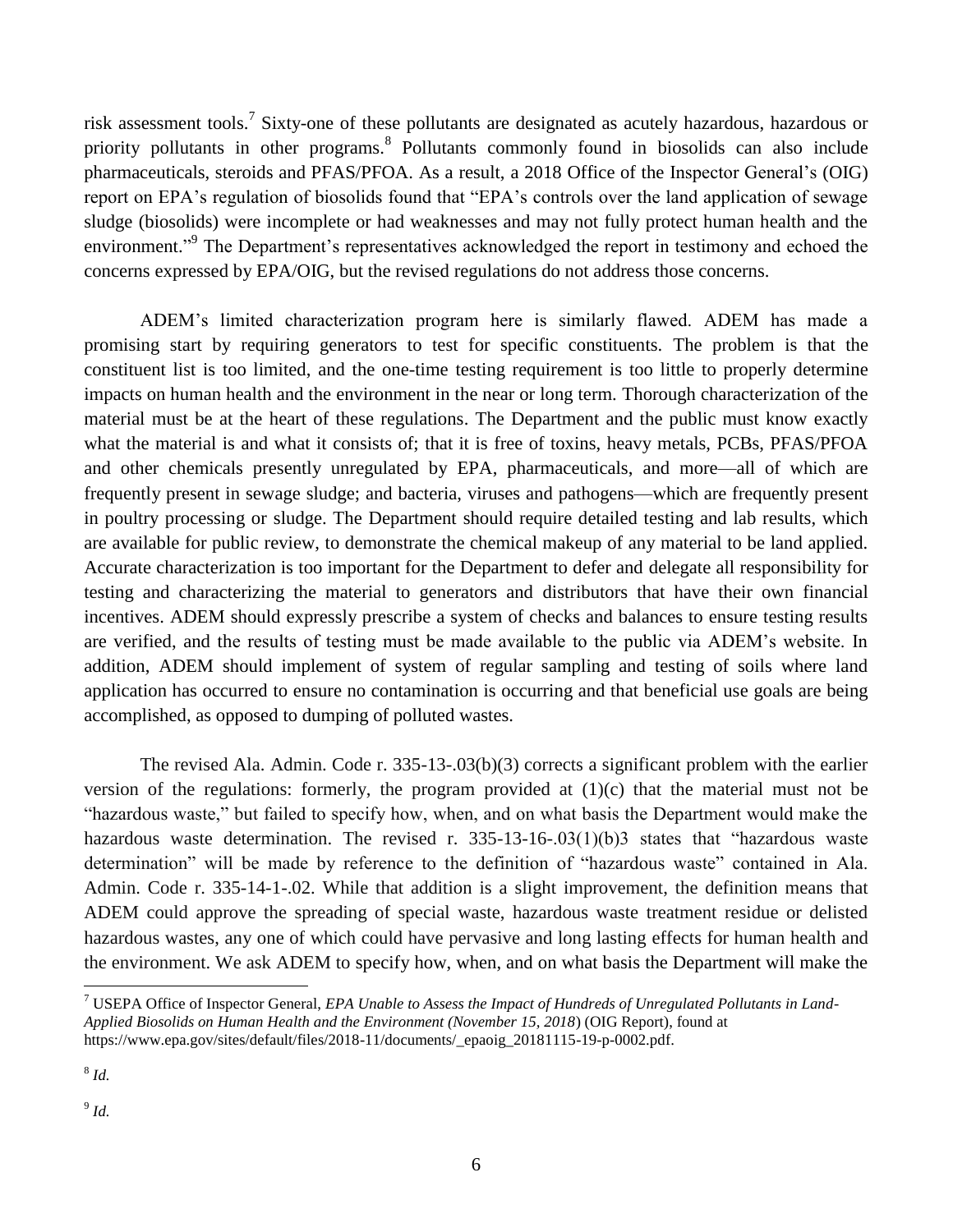"hazardous waste" determination. Exactly what will the regulated parties have to submit to the Department in terms of sampling and testing to ensure it does not contain hazardous waste? Where will those test results be housed and will they be available to the public for review? All of these details should be spelled out with specificity in the regulations, and it must not be left up to the regulated parties to make the determination.

ADEM has now added a requirement that generators and/or distributors "conducting Mine-Land Recovery activities must utilize biosolids, as defined in this chapter, and must adhere to all applicable requirements of 40 C.F.R. § 503," which we endorse. *See* Ala. Admin. Code r. 335-13-.03(3). In addition, the regulations appear to prohibit Mine-Land Recovery activities from using FPR, which is the right decision.

We ask ADEM to develop a more specific list of what can ---and more importantly cannot--- be land applied. The Department makes a start in this direction by adding and refining use-specific standards at Ala. Code r. 335-13-16-.03(4). However, these standards are largely narrative and will be difficult to enforce. Our comments on the previous iteration of the biosolids regulatory program asked ADEM to restore the requirement of a NRCS Comprehensive Nutrient Management Plan (CNMP) in Ala. Code r. 335-13-16-.03. ADEM's Form 569 now requires a CNMP from distributors or suppliers, but there is no requirement for a CNMP in the *regulations*. Because the requirement of a CNMP is critical, we ask ADEM to specifically require a CNMP in the regulations. Otherwise, a CNMP becomes a "lesser" requirement subject to change or modification. ADEM could change Form 569 without notice and comment, which is wrong.

Finally, we again ask ADEM to remove the exemption of Class A biosolids and "industrial byproducts approved by the Department on a case-by-case basis…" from the OP and NMP requirements. In the current version of the regulation, ADEM has revised Ala. Admin. Code r. 335-13-16-.03(4)(c)1 to provide that a "[r]evised NMP is not required for properties on which only Class A Biosolids are land applied." In addition, Ala. Admin. Code r. 335-13-16-.03(4)(c)2 states that an "exemption from the development of an NMP may be requested for an industrial by-product." Although the new version of the regulation requires that the waste must be characterized according to Ala. Admin. Code r. 335-13- 16.07(3) and excludes FPR material; material generated by a municipal or private WWTP; or hazardous waste as defined by r. 335-14-1-.02, the revised regulation still allows ADEM too much discretion to exempt industrial by-products without objective standards. Moreover, this assumption that Class A biosolids cause no adverse impacts to human health and the environment has been seriously questioned if not refuted by the OIG Report.<sup>10</sup> The OIG cites a 2002 guidance document published by the U.S. Centers for Disease Control and Prevention  $(CDC)^{11}$  which found that "Class A biosolids can present a

 $10$  See OIG Report, supra, at FN6.

<sup>&</sup>lt;sup>11</sup> Department of Health and Human Services, CDC, National Institute for Occupational Safety and Health, *Guidance for Controlling Potential Risks to Workers Exposed to Class B Biosolids* (July 2002), found at https://www.cdc.gov/niosh/docs/2002-149/pdfs/2002-149.pdf.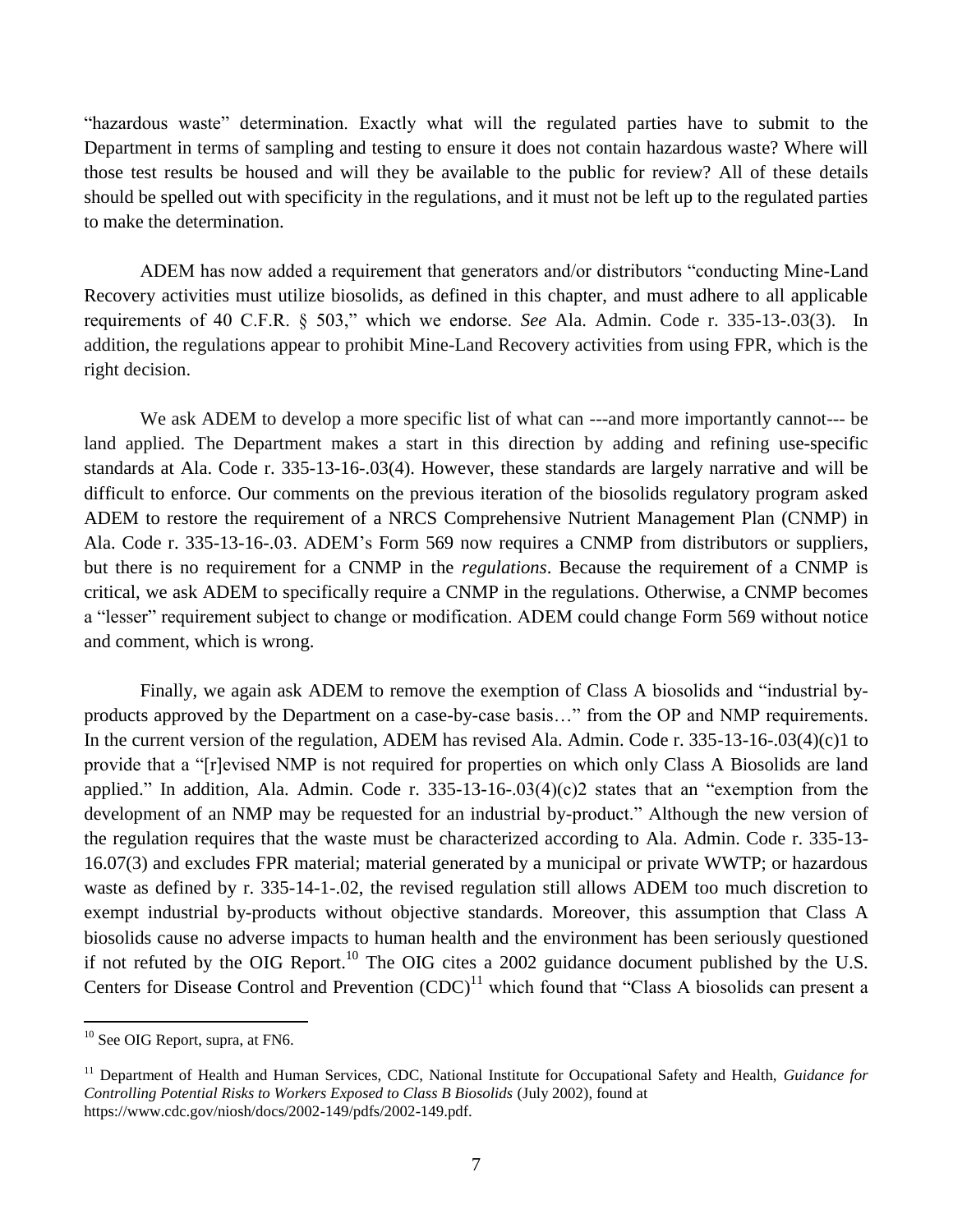potential health risk since some chemicals and biological constituents found in Class A biosolids are not regulated by the EPA," *id.* at 2; and a 2017 study by the U.S. Geological Survey (USGS)<sup>12</sup> finding runoff of pollutants into waterways, often mobilized by rainfall on agricultural fields, sometimes as long as a month after heavy rainfall events, as a result of land application of biosolids. Thus, Class A biosolids should be subject to the same OP and NMP requirements.

The exemption of any "industrial by-products" of the Department's choosing, on an ad hoc basis, is similarly problematic. The Department should not include a subjective, case-by-case loophole which could undermine the whole framework of these regulations in an arbitrary and unscientific manner. The purpose of the NMP is to ensure and demonstrate that any authorized land application is truly beneficial and such a plan should be required for any form of land application to create public confidence that no illicit "discarding or disposing" is taking place.

We question the wisdom of exempting any by-products from the OP and NMP requirements under any scenario. However, ADEM cannot exempt any by-products without clear and comprehensive standards, testing methodologies and record keeping and disclosure requirements, none of which are present in the proposed exemptions for Class A biosolids and "industrial by-products."

### **Ala. Admin. Code r. 335-13-16-.04 (Registration Application Requirements)**

 $\overline{a}$ 

In the proposed amendments to the biosolids regulatory program, ADEM has made several improvements in Ala. Admin. Code r. 335-13-16-.04, which addresses notification and registration. However, there are additional steps ADEM can take to better ensure the protection of human health and the environment.

Ala. Admin. Code r. 335-13-16-.04 (1)(a)(2) only identifies the "type" of material to be applied by general description; regulated parties should be required to disclose in much more detail the chemical composition of the material as well as the origin of the material. The proposed amendments to Ala. Admin. Code r. 335-13-16-.03 add the minimal testing requirements of Appendix I. In addition, Ala. Admin. Code r. 335-13-16-.04(1)(b) now requires general type or classification, such as "FPR, Class A, Class B, etc." However, the regulations must eliminate catchalls like "etc." Instead, ADEM must require regulated parties to disclose in much more detail the chemical composition of the material applied, as well as the origin of the waste material to be applied.

In addition to notice of county of application, we support ADEM's addition in the revised regulations of a requirement for physical address and GPS coordinates to specifically identify where application will take place. *See* Ala. Admin. Code r. 335-13-16-.04(2)(c)(8); *see also* Ala. Admin. Code

<sup>&</sup>lt;sup>12</sup> Gray, James L., Borch, T. Furlong, E.T. Davis, J.G., Yager, T.J., Yang, Y., and Koplin, D.W. "Rainfall runoff of anthropogenic waste indicators from agricultural fields applied with municipal biosolids." Science of the Total Environment Vol. 580 (February 2017): 83-89.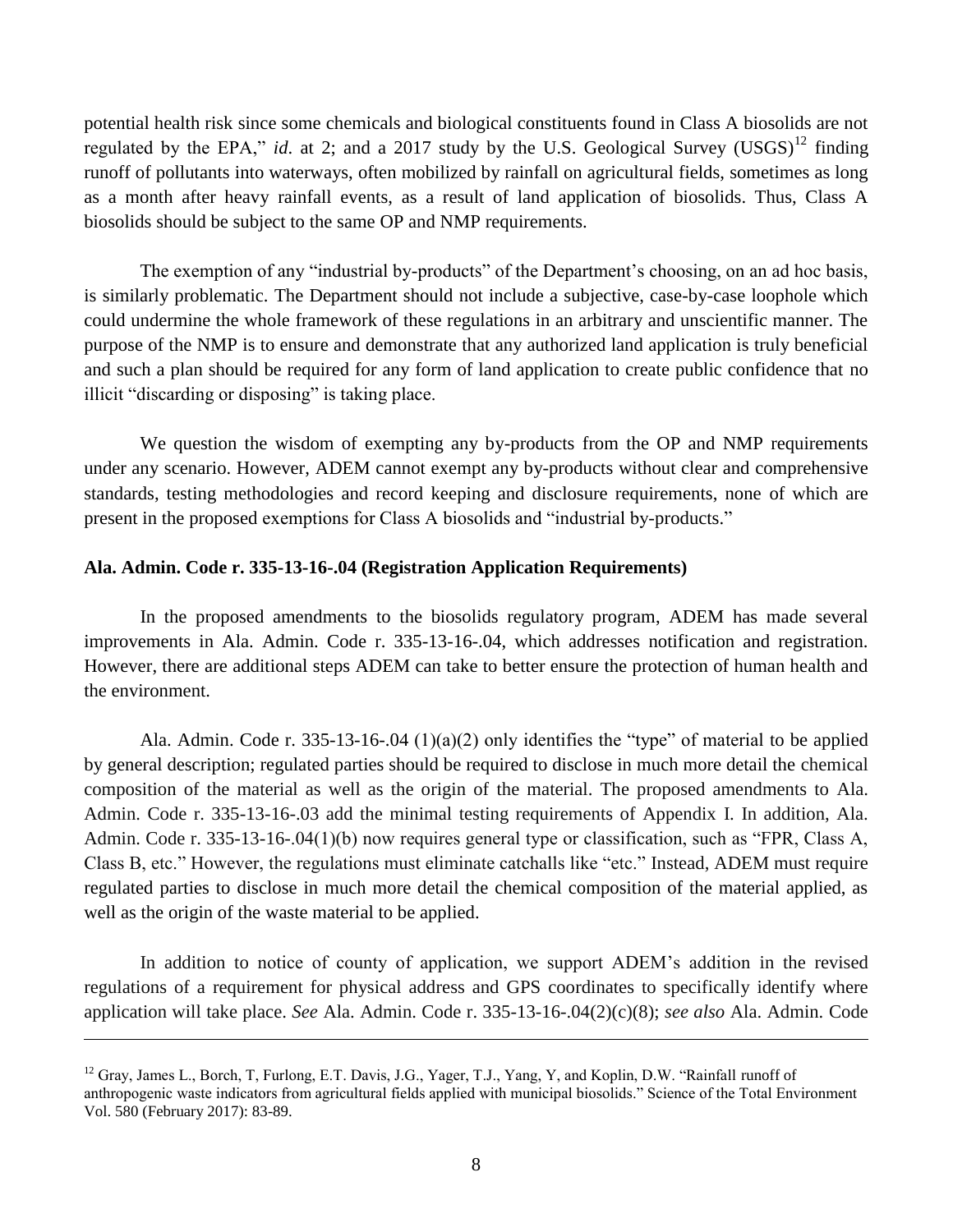r. 335-13-16-.05(1)(a). ADEM has also added a disclosure of the timing and method of application and BMPs. The plan must describe BMPs, Ala. Admin. Code r. 335-13-16-.04(2)(c)(7), and also include BMPs and mitigation actions "detailing the handling, transportation and application" of the material to minimize vectors, birds, odors, fugitive dust emissions and time in transit, Ala. Admin. Code r. 335-13- 16-.04(2)(d).2. (i) through (vi). Timing is addressed by r. 335-13-16.05(1) and (2) – distributors must notify ADEM electronically at least 48 hours before the start of application, estimate the duration of application, and notify ADEM within seven days of completion of application. These are all positive changes.

ADEM has also improved the regulatory program by requiring registrants to disclose the precise methods by which they intend to land apply. *See* Ala. Admin. Code r. 335-13-16-.04(2)(c)(6). In addition, initial notifications, registration applications, OPs, NMPs, and annual reporting will be include in ADEM's "e-File" system (other than small volume appliers  $\geq 100$  short tons per year), providing greater transparency to the public. *See* Ala. Admin. Code r. 335-13-16-.04(2) (Distributors that manage and land apply  $\geq 100$  short tons per year must submit electronically a completed Form 569, the type of material being land applied; an NMP (with minimum requirements provided at r. 335-13-16-.04(2)(c); signed permission from landowners where waste will be applied; testing results for Appendix I constituents); Ala. Admin. Code r. 335-13-16-.04(5(b) provides that the OP must be filed electronically and r. 335-13-16-.09 states that all reporting, submittals and correspondence for recordkeeping and reporting must be submitted electronically).

We continue to object to the language in Ala. Admin. Code r. 335-13-16-.04(2)(b)(1) which allows the NMP to be certified by "appropriate professionals approved by the Department," instead of requiring that the plan be certified by a person certified by the NRCS for nutrient management planning or by a professional engineer licensed in the State of Alabama. There is no definition or explanation as to who are "other certified professionals approved by the Department." This is an ill-advised revision as the Department is scrapping an established national or technical standard and replacing it with an undefined, subjective term that will place interpretive burdens on the Department, lead to unpredictable determinations and will translate into fewer protections for human health and the environment in Alabama.

### **Ala. Admin. Code r. 335-13-16-.05 (Operating Criteria)**

With regard to the 500-foot buffers specified in subsection (4)(a) and (c), we oppose the continued exemption of Class A biosolids in for the reasons discussed above relating to insufficient data and the unknown dangers of such biosolids. We also object to the continued exemption of "industrial by-products" (Ala. Code r. 335-13-16-.05(c)) as this exemption could swallow the rule and conceivably exclude any materials land applied under these regulations from the 500-foot buffer requirement.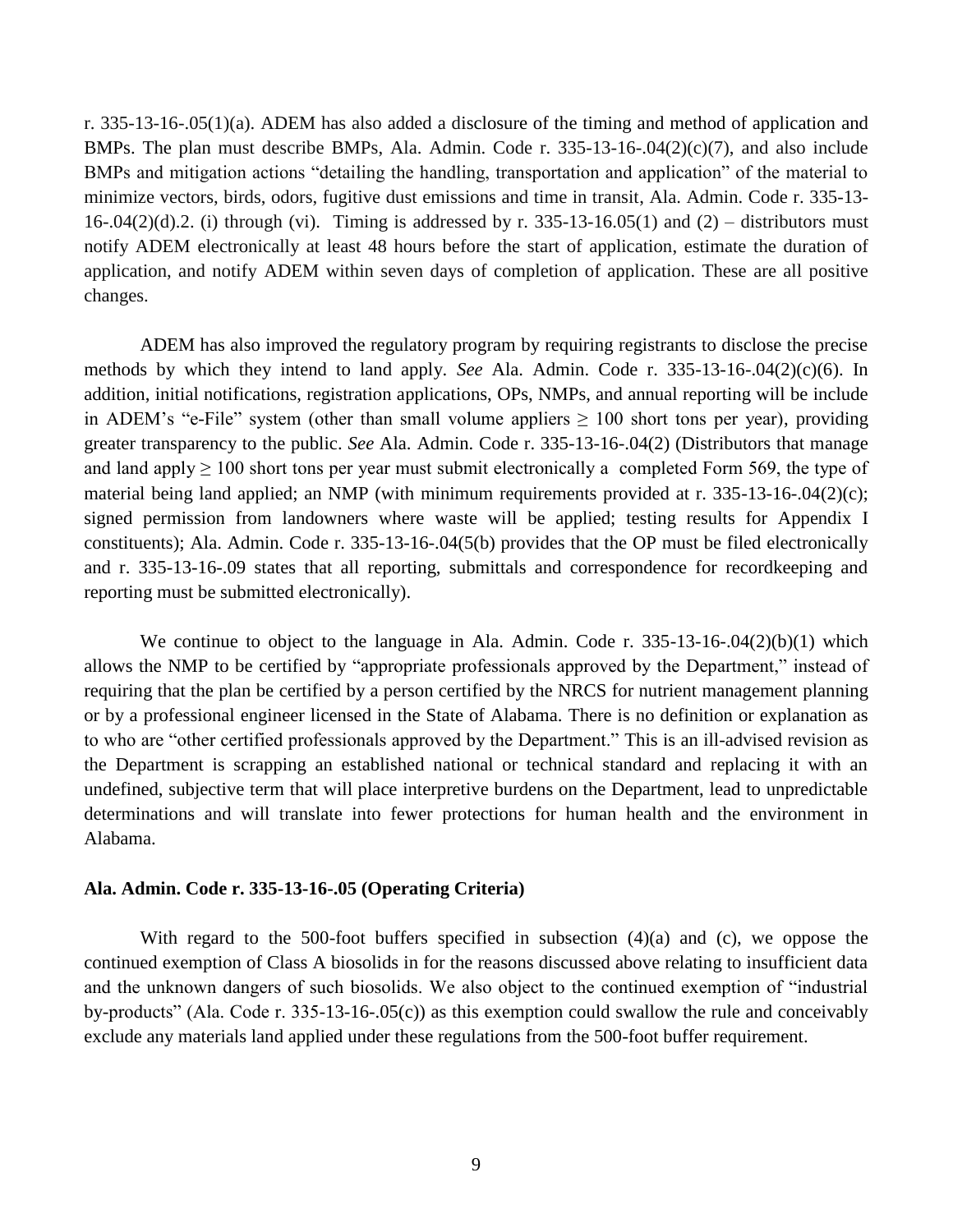Unfortunately, ADEM has retained the confusing language at Ala. Code r. 335-13-16-.05(d) tying the 100-foot buffer to "surface waters of the State" as defined in 335-6-10. This unnecessarily complicates the definitional issues and we urge that the Department should instead utilize Ala. Admin. Code r. 335-6-10-.02 (11), which defines "State Waters" or "Waters of the State" as "all waters of any river, stream, watercourse, pond, lake, coastal, or surface water, wholly or partially within the State, natural or artificial. This does not include waters which are entirely confined and retained completely upon the property of a single individual, partnership or corporation unless such waters are used in interstate commerce." We think the 100-foot buffer should be applicable to all "State Waters" and that doing so will create a clearer and more easily enforceable provision. It simply does not make sense to use different or parsed definitions of jurisdictional waters from one regulatory program to the next.

#### **Ala. Admin. Code r. 335-13-16-.09 (Reporting)**

Although ADEM requires reports every year, Ala. Admin. Code r. 335-13-16-.09(3), given the nature of the materials being applied, the potential proximity to the public and the implications for human health and the environment, we ask ADEM to require reports every six months.

### **Ala. Admin. Code r. 335-13-16-.07 (Operating Criteria for Food Processing Residuals)**

The creation of a set of operating criteria specific for poultry processing wastes and other food processing residuals (FPR) is much needed, as evidenced by the incredible volume of complaints that land application of poultry sludge has generated. However, as written, the site restrictions for land applications of FPR set forth in Ala. Admin. Code r.  $335-13-16-07(1)(a)(1)-(7)$  regarding food crop harvesting restrictions, grazing restrictions, and restricting public access to land after FPR application raise questions about what party is being regulated and how these provisions are to be enforced by the Department.

As one example, Ala. Admin. Code r.  $335-13-16-07(1)(a)(3)$  states "food crops with harvested parts below the surface of the land shall not be harvested for thirty-eight (38) months after application of by-product material" yet it is unclear whether a distributor could be held accountable for violating this prohibition or if ADEM would enforce this regulation against a farmer harvesting a crop prematurely or the landowner. The regulations do not purport to hold farmers or landowners accountable, but how could ADEM successfully enforce these provisions against a distributor that does not retain control of and responsibility for the site? At a minimum, the regulations should require distributors to make all restrictions on use of crops or livestock known to landowners, in writing, and to obtain written confirmation that landowners will adhere to the regulations if they engage in land application of FPR.

When land applying FRP, a distributor must either inject the material below the soil surface or raise the pH of the FPR to twelve or higher for thirty minutes by alkali addition under Ala. Admin. Code r. 335-13-16-.07(2)(a)-(b). While some level of either pretreatment or subsurface injection is a step in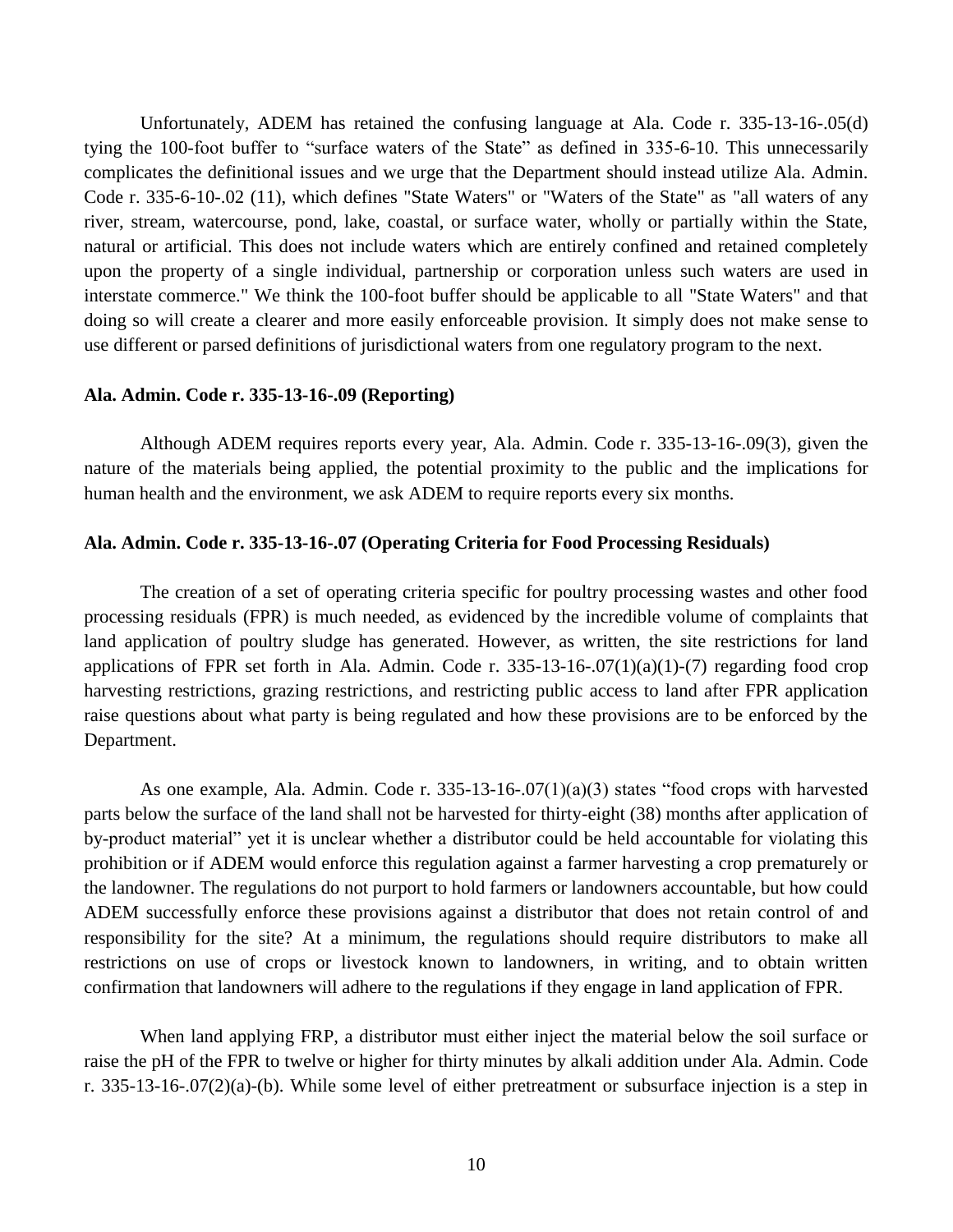the right direction to help mitigate noxious odors, these regulations do not (and absolutely should) require a quantifiable reduction in pathogens in accordance with the specific standards set out in the 40 C.F.R. § 503 Subpart B regulations. Additionally, ADEM should remove the "case by case basis" exception language that would allow FPR to be applied on the surface of the land without any pretreatment.

# **Ala. Admin. Code r. 335-13-16-.08 (Operating Criteria for Food Processing Residuals Treatment Impoundments)**

The proposed regulations governing FPR treatment impoundments state that such impoundments "must be NRCS certified" (Ala. Admin. Code r. 335-13-16-.08(5)) but fail to specify to which NRCS standard. Regulating these impoundments using objective NRCS criteria is a good step, but ADEM must specify which standard is applicable. NRCS standards for manure storage impoundments exist, but FPR is a different waste stream with different characteristics, and, to our knowledge, there is no existing NRCS standard for poultry sludge and FPR impoundments.

There is currently no requirement in ADEM's regulations for there to be liners for FPR treatment lagoons. We advise that ADEM specify in the regulations that FPR treatment impoundments must be lined and provide the applicable NRCS standard detailing the type of liner and engineering requirements.

Under Ala. Admin. Code r. 335-13-16-.08(7) the grease cap thickness of an FPR treatment impoundment can be up to 25% of the maximum depth of the impoundment, meaning an impoundment with a maximum depth of 10 feet could have 2.5 feet of grease. This is problematic because such a thick grease crust prevents any aerobic digestive process from occurring. We recommend ADEM significantly revise downward the allowable grease cap thickness.

### **Ala. Admin. Code r. 335-13-16-.10 (Variances)**

After attempting to design a comprehensive program to regulate the application of biosolids, ADEM concludes the program by adding a regulation that states the Department "may grant individual variances … from specific provisions of this chapter that are in addition to or more stringent than federal regulations." Ala. Admin. Code r. 335-13-16-.10. Any variance "must be granted based upon the procedures of ADEM Admin. Code rs. 335-13-8-.02 through 335-13-8-.05 whenever it is found by the Department, upon presentation of adequate proof, that non-compliance with one or more of these provisions will not threaten the public health or unreasonably create environmental pollution." *Id.*

This regulation is the exception that will swallow the entire biosolids regulatory program. Whether something is "in addition to or more stringent than federal regulations" can be a subjective determination. There is no standard in ADEM's regulations that supplies what constitutes "adequate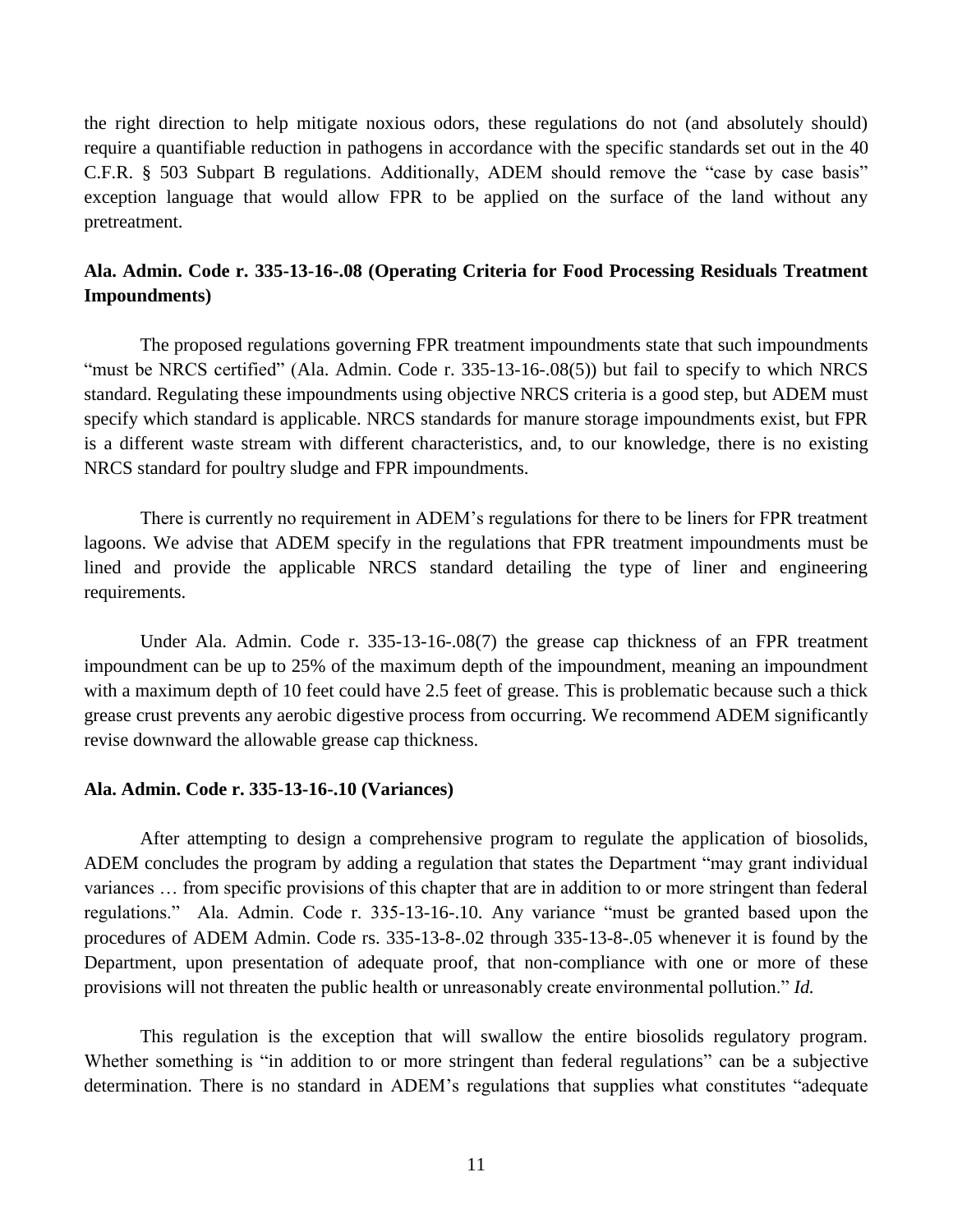proof:" it is largely left to the discretion of ADEM. The procedures of ADEM Admin. Code rs. 335-13- 8-.02 through 335-13-8-.05 offer little in the way of objective guidance or a standards for decisions. The regulations merely provide that the applicant must provide "a clear and complete statement" of the relief sought; an "assessment, with supporting factual information, of the impact that the variance will impose on the public health and the environment;" additional information that may be requested by the Department; a "concise factual statement of the reasons the petitioner believes that non-compliance with the particular provisions of Division 13 will not threaten the public health or unreasonably create environmental pollution; fees; and the names and mailing addresses of all property owners whose property, per county tax records, is adjacent to the proposed site. Ala. Admin. Code r. 335-13-8-.02. Worse yet, there is no requirement of scientific study or data to support the petition for variance. Significantly, the proposed regulation fails to incorporate Ala. Admin. Code r. 335-13-8-.12, which would provide for public comment and a possible hearing on any proposed variance, which wrongly shields decisions on variances from the public.

In the absence of objective standards and public participation, we believe ADEM should strike Ala. Admin. Code r. 335-13-16-.10 entirely from the biosolids regulatory program. This proposed regulation represents a giant leap back from the transparency and accountability ADEM is trying to promote in its revised regulations.

# **Other States' Regulation of Land Application of Waste**

In fashioning a more protective program, ADEM can learn from what other states are doing to regulate biosolids and other by-product wastes. The neighboring states of Georgia and Florida regulate only the land application of sewage sludge, also known as biosolids. Mississippi and Tennessee regulate the land application of biosolids and other waste streams, such as food processing residuals, as Alabama's proposed regulations attempt to do. The individual state regulatory programs are briefly described below with positive examples of effective regulation highlighted.

# A. Georgia

Georgia's land application regulations apply only to the "beneficial use of sewage sludge through land application."<sup>13</sup> Sewage sludge may only be land applied in Georgia at an agronomic rate defined in the regulations (similar to the federal definition at 40 C.F.R. § 503.11) that both provides the nitrogen needed by the relevant crop type and minimizes the amount of nitrogen in the sludge that moves through the root zone of the crop and into groundwater.<sup>14</sup> "Bulk amounts" of sewage sludge (defined as sludge that is not given away in a bag or other container) may not be applied to land in Georgia "at greater than agronomic rates except on reclamation sites" and agronomic rates "shall be

 $^{13}$  GA Reg. 391-3-6-.17(1).

<sup>&</sup>lt;sup>14</sup> GA Reg. 391-3-6-.17(2)(c).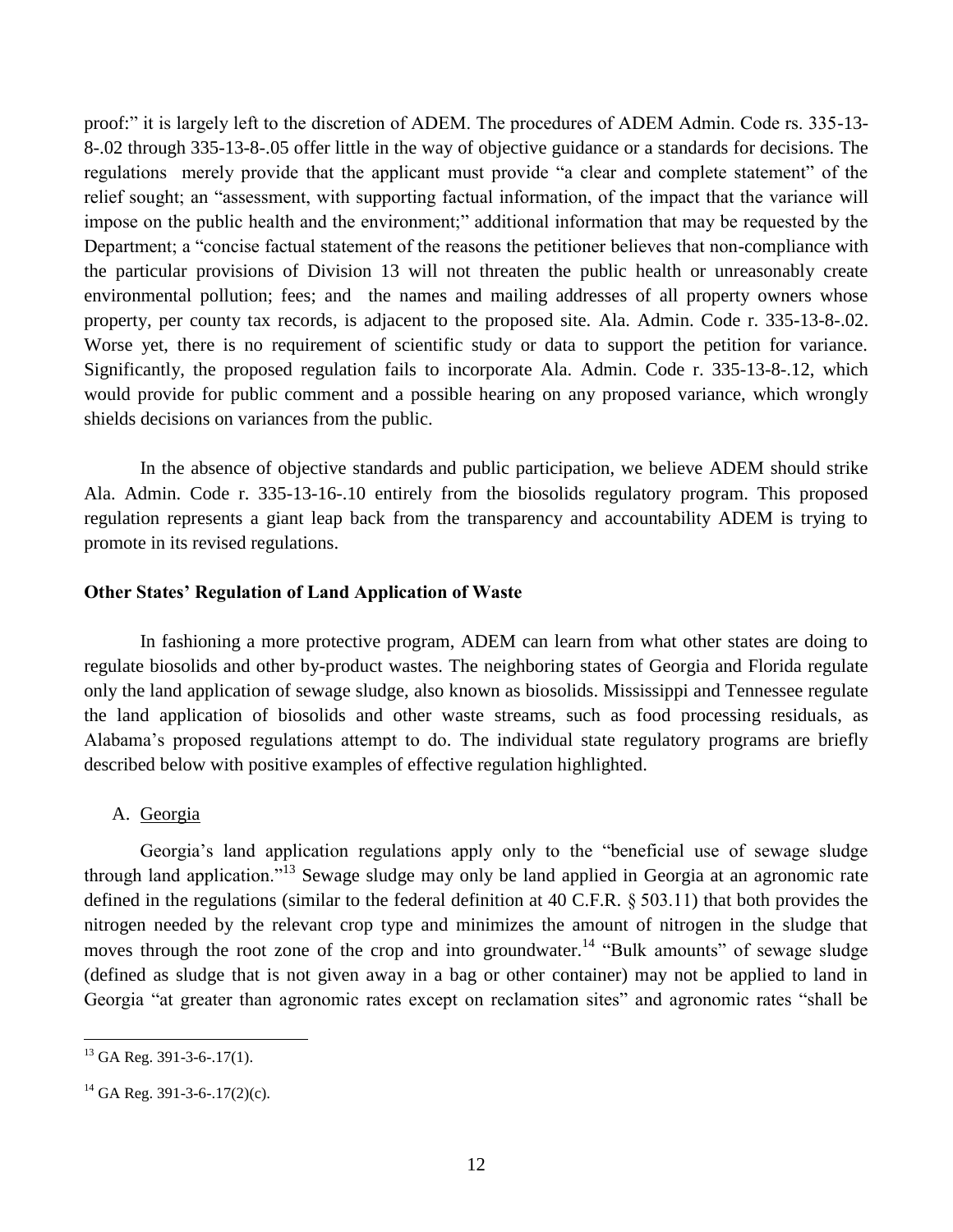calculated using the sludge application rate determination procedures as determined by the EPD."<sup>15</sup> Appliers are not allowed to apply bulk sewage sludge to any site where nitrogen requirements have already been met for the year. $16$ 

Numeric ceiling concentration limits for certain pollutants (nine metals) are set by Georgia's regulations incorporating tables similar to those found in the federal regulations at 40 C.F.R. § 503.13 (and adopted by ADEM's proposed revisions).<sup>17</sup> Testing and analysis to determine toxicity of sludge must be carried out according to the methods set forth in 40 C.F.R. § 503.8, and concentration rates vary depending on whether the material is being applied to agricultural lands, forests, reclamation sites, or home lawns and gardens.<sup>18</sup> Based on the amount of sewage sludge applied, monitoring varying in frequency from once a year to once a month is required for listed pollutants, vector reduction, and pathogen density.<sup>19</sup> We urge ADEM to adopt a similar monitoring program, especially with regard to toxicity testing given the wide variety of pollutants that may be in biosolids or FPR. Persons who prepare bulk sewage in Georgia for application must provide the distributors with "written notification of the analytical results obtained."

Georgia's regulations also prescribe a variety of pretreatment options with objective criteria for sewage sludge, including the use of "an aerobic process for at least fourteen days" which heats the materials to reduce vectors. Or, in lieu of pretreatment, bulk land application of sewage sludge to agricultural land must be injected below the surface of the land or incorporated into the soil within six hours after land application to reduce vectors.<sup>20</sup> Again, we ask ADEM to enact comparable provisions to protect public health and the environment.

In order to provide some protection for state waters from run-off of sludge, Georgia's regulations disallow the application of bulk sewage sludge onto land that is "flooded, frozen, or snow covered so that the bulk sewage sludge enters a wetland or other waters" without a water pollution permit, and buffer restrictions apply.<sup>21</sup> ADEM should add a similar provision to Alabama's by-products land application program.

 $\overline{a}$ 

 $20$  GA Reg. 391-3-6-.17(8).

 $^{15}$  GA Reg. 391-3-6-.17(10)(d).

 $^{16}$  GA Reg. 391-3-6-.17(9)(c).

<sup>17</sup> *See* GA Reg. 391-3-6-.17(5).

<sup>18</sup> *Id.*

 $19$  GA Reg. 391-3-6-.17(11).

<sup>&</sup>lt;sup>21</sup> GA Reg. 391-3-6-.17(10)(b)-(c).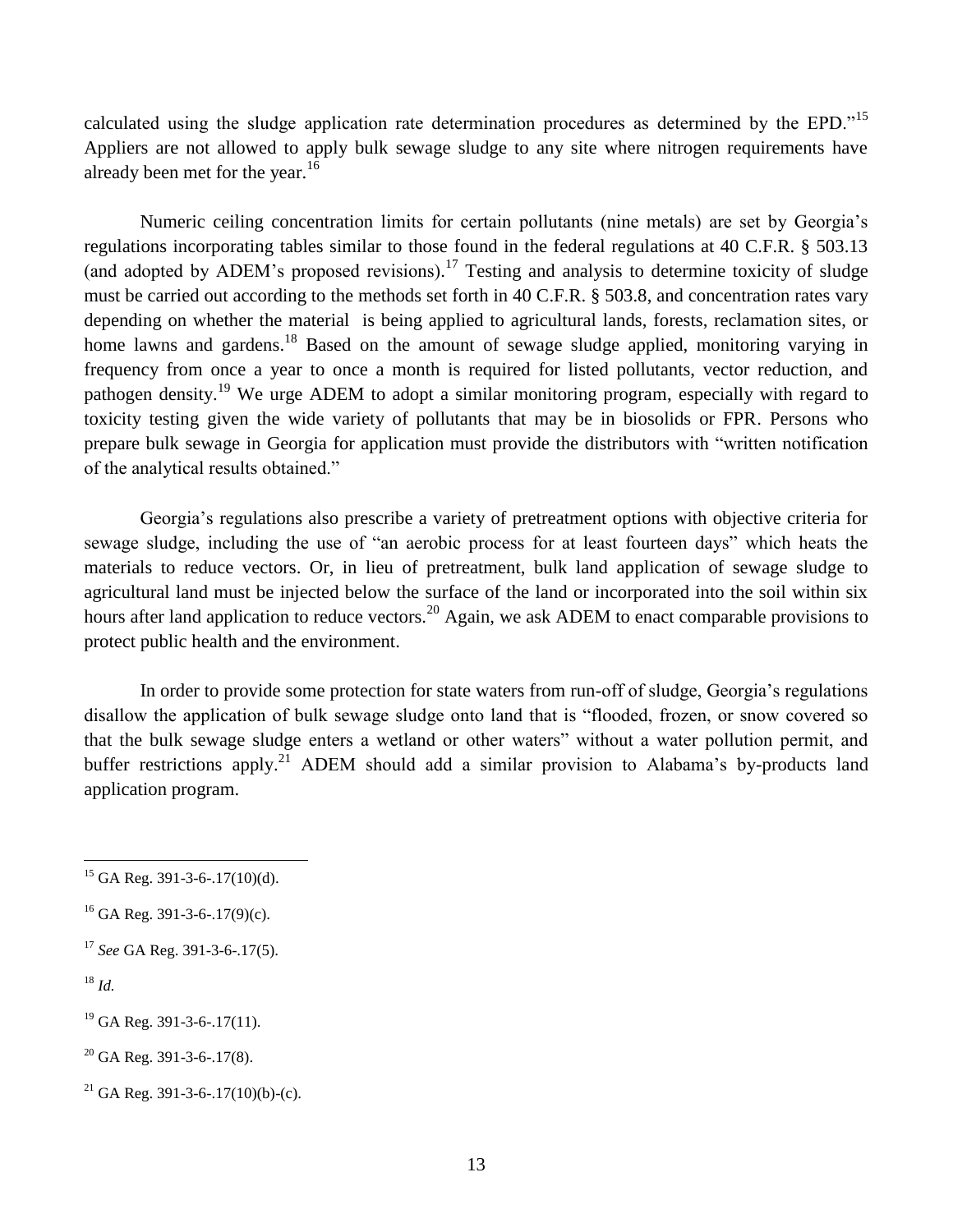Georgia does **not** allow for the land application of "food processing residuals," which it defines under its regulations pertaining to solid waste management as "organic material generated as a byproduct of the food-processing sector that is non-hazardous and contains no domestic wastewater…the term applies to use as a feedstock in the composting or anaerobic digestion process and does not include dissolved air flotation (DAF) skimmings or fats, oil, and greases."<sup>22</sup> Because Georgia's definition of FPR excludes DAF skimmings, fats, oils, and greases, it would not permit land application of the poultry sludge being land-applied in Alabama, which fosters the use of Alabama farmland as a dumping ground for Georgia waste producers. .

However, poultry waste sludge under Georgia's regulation would be categorized as "dissolved air flotation (DAF) skimmings or sludge generated from food processing" which is a Category D Feedstock in Georgia's solid waste management regulations.<sup>23</sup> The poultry sludge waste Alabama's proposed regulations call FPR would, under Georgia's regulations, qualify as a Class D Feedstock that must be composted in an enclosed structure "constructed of asphalt, concrete, or a composite liner system" (a Class 5 Composting Facility under Georgia's regulation).<sup>24</sup> Class D Feedstocks in Georgia, including sludge generated from food processing, is also subject to testing: "At a minimum, the Division will require applicants to provide an analysis of metals and proof of compostability of the potential feedstock, including C:N ratio and soluble salt."<sup>25</sup> Class 5 Composting Facilities in Georgia that can treat poultry sludge wastes may not be located in a 100-year floodplain, must submit a hydrogeological assessment, and must conduct an odor assessment that determines potential impacts on the neighboring community."<sup>26</sup> Further, before any finished compost from one of these facilities can be applied to land, it must be tested monthly, bimonthly, or quarterly (depending on volume) and must be in compliance with both metals and pathogens standards. $27$ 

To put a finer point on it, the poultry sludge waste that Alabama's regulations let distributors store in unlined impoundments and then land apply is much more stringently regulated in Georgia where it must be composted in a contained system. Tennessee requires such wastes to be stored in a lined lagoon with groundwater monitoring, and Mississippi flat out bans from land application all putrescible materials. Alabama should learn from these examples and implement similarly protective regulations. If not, these adjacent states will be exporting their waste to Alabama --- and it will become our problem.

- $^{24}$  GA Reg. 391-3-4-.16 (5)(e).
- <sup>25</sup> GA Reg. 391-3-4-.16(4)(a).

 $22$  GA Reg. 391-3-4-.16(2)(m).

<sup>&</sup>lt;sup>23</sup> GA Reg. 391-3-4-.16(4)(a)(4).

 $^{26}$  GA Reg. 391-3-4-.16(6)(b)-(c).

 $27$  GA Reg. 391-3-4-.16(8).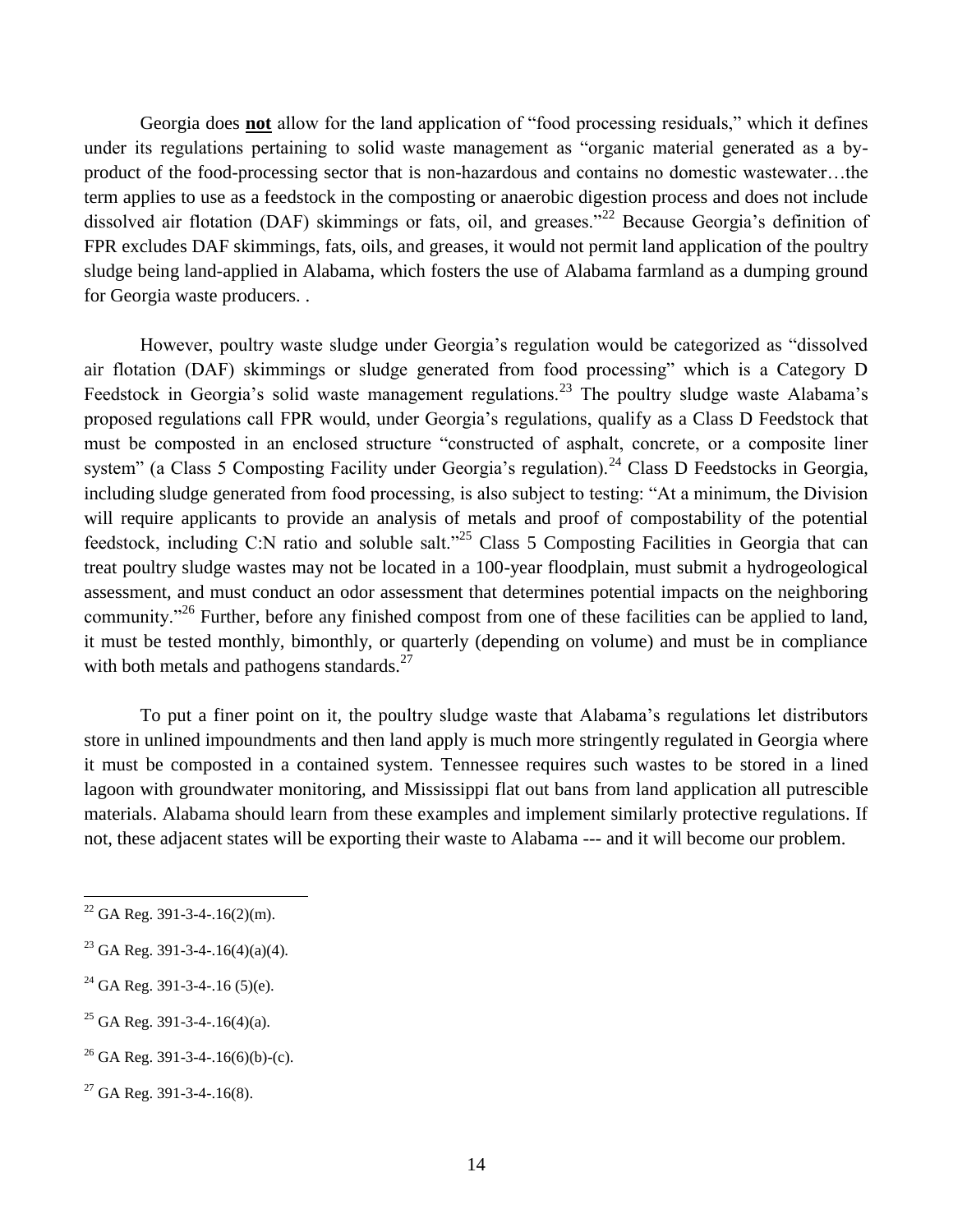### B. Mississippi

Mississippi permits the land application of a wider class of "by-products" defined as "solid waste material that is generated as a result of the manufacture of a primary product that, barring any form of alternate or beneficial use of that material, would otherwise be discarded at a landfill or other solid waste disposal facility."<sup>28</sup> By-products may not contain concentrations of eight metals exceeding the limits set forth in an Appendix to the Mississippi regulations (similar to the tables in 40 C.F.R. § 503.13 adopted by Alabama), and if a by-product material does contain constituents that exceed a given concentration limit, it must be analyzed "by the Toxicity Characteristic Leaching Procedure (TCLP) to confirm that the material does not exceed the leachability standards."<sup>29</sup>

Under Mississippi's regulations the land application of putrescible materials is prohibited: "The solid waste or by-product, proposed for beneficial use, must not be a putrescible waste…or have other similar characteristics for potential nuisance."<sup>30</sup> Putrescible materials are defined as "solid wastes, which are capable of being decomposed by micro-organisms with sufficient rapidity to cause nuisances from odors or gases."<sup>31</sup> As stated previously, we believe Alabama should adopt a similar provision prohibiting the land application of putrescible materials.

Regarding the land application of sewage sludge, Mississippi's regulations incorporate and explicitly reference the federal standards for the use and disposal of sewage sludge at 40 C.F.R.  $\S 503$ .<sup>32</sup> In addition, sludge applications are subject to grazing restrictions, pathogen reduction procedures, and consumption restrictions for human food crops.<sup>33</sup> Although ADEM has imposed similar restrictions on the land application of FPR, the Alabama regulations do not contain grazing restrictions, pathogen reduction procedures, and consumption restrictions for human food crops where biosolids are applied. To protect human health and the environment, we urge the Department to make these restrictions applicable across the board to any application of biosolids or FPR.

Mississippi does not define "agronomic rate" in its regulations for land application of byproducts. However, for some land-applied wastes, Mississippi provides specific plant available nitrogen (PAN) levels for certain specific crops and maximum cumulative pollutant loading rates for five metals.<sup>34</sup>

 $\overline{a}$ 

<sup>32</sup> 11 Miss. Admin. Code Pt. 4, R. 1.8(J).

 $^{28}$  11 Miss. Admin. Code Pt. 4, R. 9.1C(4).

 $29$  11 Miss. Admin. Code Pt. 4, R. 9.3(B)(3)(b).

 $30$  11 Miss. Admin. Code Pt. 4, R. 9.2(A)(1)(c).

<sup>31</sup> 11 Miss. Admin. Code Pt. 4, R. 9.2(C)(9).

<sup>33</sup> 11 Miss. Admin. Code Pt. 4, R. 1.8(K)-(N).

 $34$  11 Miss. Admin. Code Pt. 4, R. 1.8 Tables 1 and 2.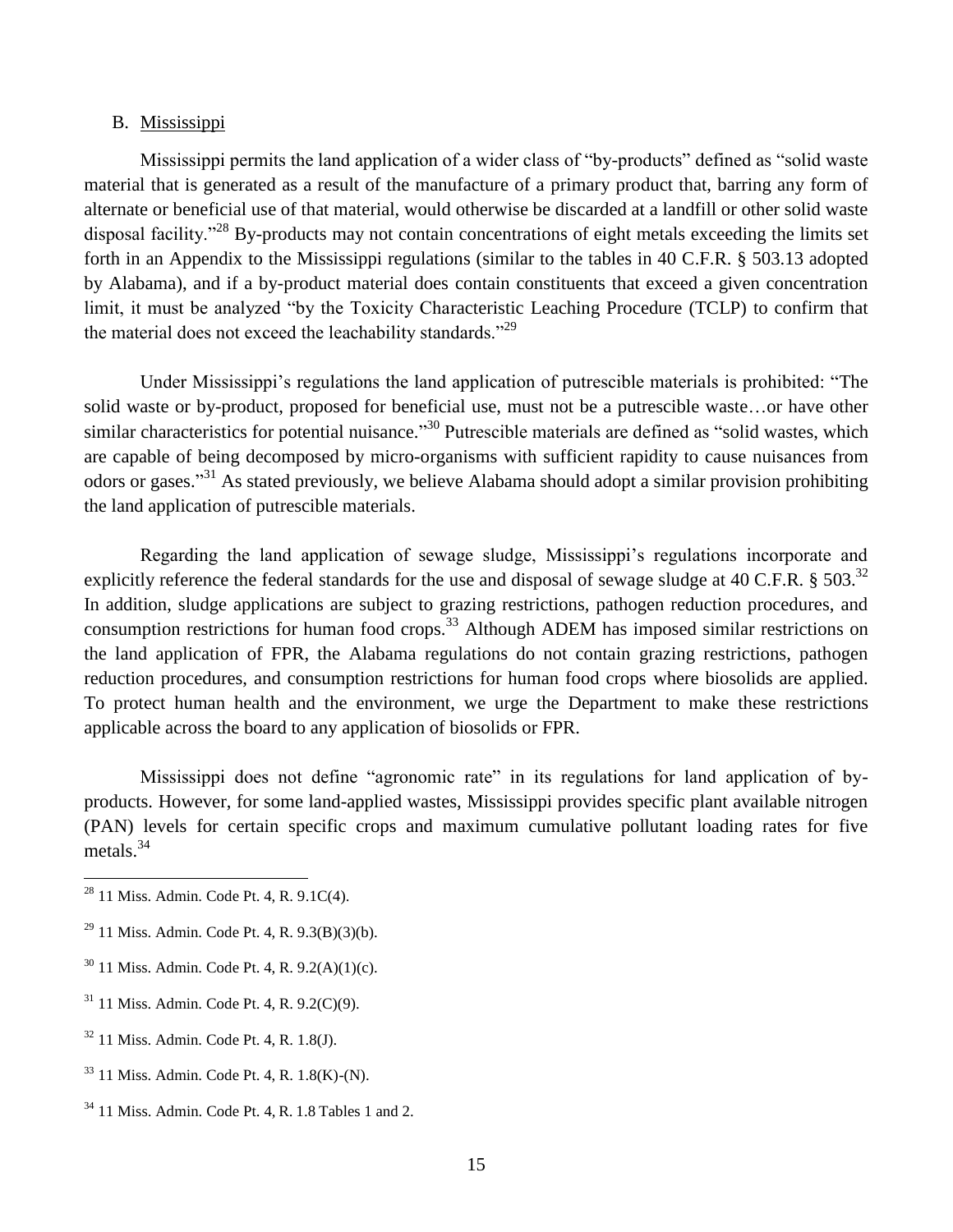# C. Tennessee

Tennessee's regulation of the land application of sewage sludge or biosolids mirrors and incorporates by reference the federal regulations found in 40 C.F.R. § 503 Subpart B.<sup>35</sup> Numeric ceiling concentration limits are imposed on nine metals, as well as cumulative contaminant loading rates.<sup>36</sup> Monitoring for pollutants, pathogen density, and vector attraction reduction requirements are required between once and twelve times per year, depending on the number of dry tons per year applied to the land.<sup>37</sup> We urge ADEM to adopt a similar approach to ensure the near term and long term protection of human health and the environment.

Tennessee regulations set forth mineralization rates as default values in calculating agronomic rates, except for at reclamation sites, and nitrogen requirements are specified by crop, resulting in a precise and scientifically-supported calculation of agronomic rates, which we endorse as a much more sound approach than the nebulous standard utilized in the Alabama draft regulations.<sup>38</sup>

Like Georgia, Tennessee adopted the federal 503 regulations in the land application of bulk sewage sludge onto land that is "flooded, frozen, or snow covered so that the bulk sewage sludge enters a wetland or other waters of the State of Tennessee" is prohibited without a water pollution permit, and site restrictions such as buffers apply.<sup>39</sup> Tennessee also sets forth specific pathogen and vector reduction level requirements matching federal regulatory requirements.<sup>40</sup> We ask ADEM to do the same in Alabama's regulatory program.

Tennessee's regulations also contain a section regarding land application facilities of wastes *other* than sewage sludge, including "solid wastes from food processing facilities" which are subject to the requirements to have a permit-by-rule in Tennessee.<sup>41</sup> Any waste lagoons or impoundments for such wastes "must be of an engineered design…and include a liner and groundwater monitoring system capable of detecting leakage from the storage unit."<sup>42</sup> Such impoundments may not be located in a

- <sup>37</sup> Tenn. Admin. Code § 0400-40-15-.02(6).
- <sup>38</sup> Tenn. Admin. Code § 0400-40-15-.02(4)(d).
- <sup>39</sup> Tenn. Admin. Code § 0400-40-15-.02(4).
- <sup>40</sup> Tenn. Admin. Code § 0400-40-15-.02(5).
- <sup>41</sup> Tenn. Admin. Code § 0400-11-01-.13(1)(b)(3).
- $42$  Tenn. Admin. Code § 0400-11-01-.13(2)(b)(1).

<sup>35</sup> Tenn. Admin. Code § 0400-40-15-.02(1)(a).

<sup>36</sup> Tenn. Admin. Code § 0400-40-15-.02(3)(b).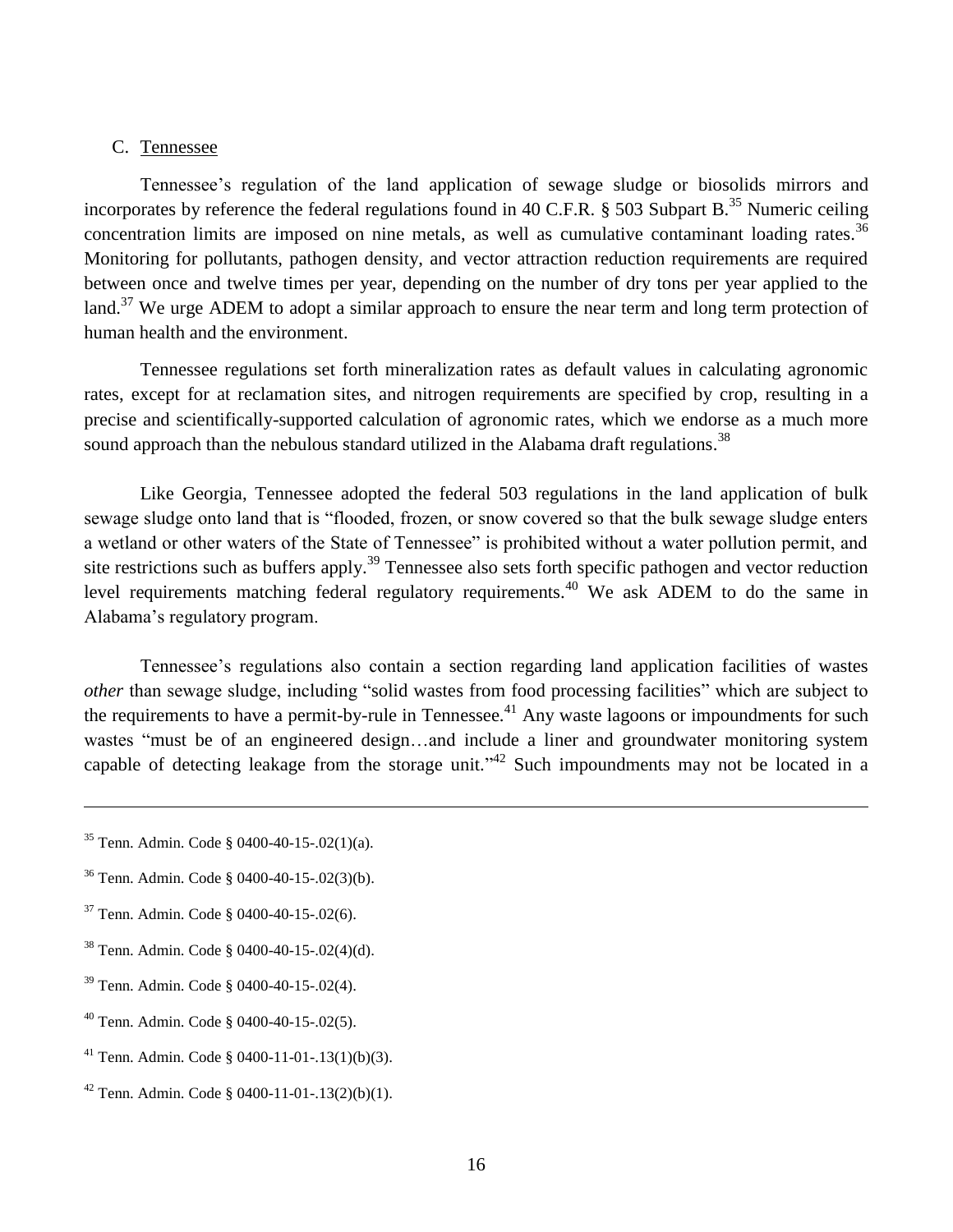floodplain (unless it can be demonstrated that no washout will occur) or in a wetland.<sup>43</sup>And if the waste impoundment is located in an "area of highly developed karst terrain," the applicant for the facility must demonstrate that it "will not cause any significant degradation to the local groundwater resources."<sup>44</sup> We ask ADEM to consider similar regulations to protect ground and surface waters.

Land application facilities of waste streams including food processing residuals in Tennessee must submit "analytical data for each of the waste streams proposed for land application" to the state, and the analytical data must "completely characterize the wastes proposed for land application."<sup>45</sup>

In its operational standards section for land application facilities, Tennessee's regulations require facilities where wastes are to be land-applied for agronomic benefits to "demonstrate that the rate at which waste is to be land applied will benefit crop production without exceeding crop nutrient needs or hydraulically overloading the receiving soils."<sup>46</sup> Moreover, Tennessee regulations stipulate that "land application of waste must not result in an accumulation of harmful levels of waste constituents in crops or in the environment."<sup>47</sup> Alabama regulations should do the same.

# D. Florida

Florida's regulatory program for biosolids, like those for Tennessee and Georgia, mirrors the requirements outlined in the federal 503 regulations for pollutant loads, pathogen controls, and vector controls, except that the land application of "reclaimed water" (defined as "water that received at least secondary treatment and basic disinfection and is reused after flowing out of a domestic wastewater treatment facility") is expressly excluded from the definition of "biosolids" and is subject to its own regulatory requirements which include specific pretreatment requirements.<sup>48</sup>

Nutrient management plans (NMPs) for land application of biosolids in Florida are linked to the USDA-NRCS Florida Field Office Technical Guide, which provides technical guidance on the preparation of NMPs.<sup>49</sup> An NMP for biosolids must be "prepared and signed by a person certified by the NRCS for nutrient management planning or prepared…by a professional engineer licensed in the State

 $\overline{a}$  $43$  Tenn. Admin. Code § 0400-11-01-.13(2)(b)(2)-(3).

<sup>44</sup> Tenn. Admin. Code § 0400-11-01-.13(2)(b)(4).

<sup>45</sup> Tenn. Admin. Code § 0400-11-01-.13(2)(b)(7).

<sup>46</sup> Tenn. Admin. Code § 0400-11-01-.13(2)(c)(1).

<sup>&</sup>lt;sup>47</sup> Tenn. Admin. Code § 0400-11-01- $.13(2)(c)(3)$ .

<sup>48</sup> *See* Fla. Admin. Code § 62-640.200(6) (defining "biosolids"); Fla. Admin. Code § 62-610.200(48) (defining "reclaimed water"); *see generally* Fla. Admin. Code §§ 62-640.100-880 (setting forth requirements for the land application of biosolids); Fla. Admin. Code §§ 62-610.100-890 (setting forth requirements for the land application of "reclaimed water").

<sup>49</sup> Fla. Admin. Code § 62-640.500(2).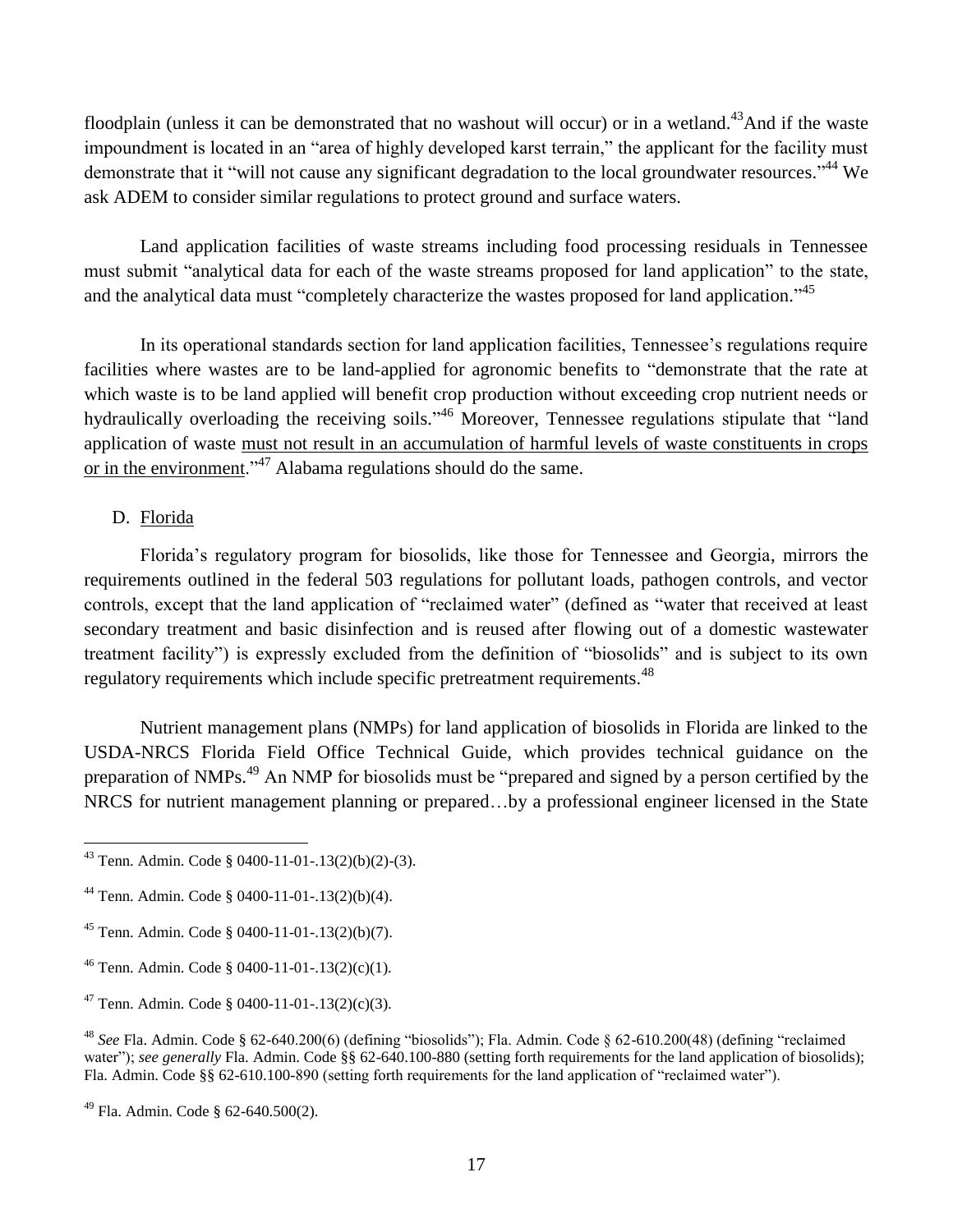of Florida."<sup>50</sup> There is no loophole for the approval by an "appropriate professional" as currently exists in Alabama's proposed regulations. A Florida biosolids NMP must "identify the recommended crop nutrient needs for nitrogen and phosphorus (i.e. crop nutrient demand) for the crops to be grown on each application zone" and include "realistic annual yield goals for each crop identified."<sup>51</sup> We recommend that Alabama take a similar approach.

# **Alabama's By-product Land Application Regulations Must Include Monitoring for PFAS**

Per- and polyfluoroalkyl substances (PFAS) refer to a group of thousands of human-made chemicals that do not readily break down in nature and can bioaccumulate over time. These chemicals have been manufactured and used in the United States since the 1940s in a wide range of consumer, commercial, and industrial products, including in non-stick cookware, food packaging, stain and waterresistant clothing, firefighting foams, and many other products. Wastewater generated at industrial facilities that produce or process PFAS, leachate from landfills that contain PFAS-laden wastes, municipal wastewater with background levels of PFAS and contaminated storm water all transport PFAS to municipal wastewater treatment plants. According to the Interstate Technology Regulatory Council (ITRC), typical treatment methods at these plants do not remove or destroy PFAS. <sup>52</sup> Concerningly, there is evidence that exposure to PFAS can lead to adverse human health effects such as decreased fertility, increased cholesterol levels, reduction of immune system response, and developmental effects or delays in children such as low birth weight.<sup>53</sup>

Because conventional wastewater treatment plants do not treat or remove PFAS, these chemicals can become concentrated in sewage sludge.<sup>54</sup> Monitoring for some of the most prevalent and wellstudied PFAS compounds (PFOA, PFOS, and PFBS) in biosolids and creating screening concentration limits prior to field application is crucial because crops can uptake PFAS, transporting these likely carcinogens back up the food chain and into human bodies.

Due to the risks presented by PFAS, some states are proactively moving to protect human health, soil health, and water quality from the dangers posed by PFAS contamination. In 2019, Maine's Department of Environmental Protection began requiring "all sludge/biosolids program licensees and sludge/biosolids composting facilities to test their material for PFOA, PFOS, and PFBS."<sup>55</sup> Maine DEP

<sup>50</sup> Fla. Admin. Code § 62-640.500(3).

 $^{51}$  Fla. Admin. Code § 62-640.500(5)(f)(1)-(3).

 $52$  https://www.wwdmag.com/biosolids-management/addressing-impacts-pfas-biosolids.

<sup>53</sup> [https://www.epa.gov/pfas/our-current-understanding-human-health-and-environmental-risks-pfas.](https://www.epa.gov/pfas/our-current-understanding-human-health-and-environmental-risks-pfas)

<sup>54</sup> https://www.wwdmag.com/biosolids-management/addressing-impacts-pfas-biosolids.

<sup>&</sup>lt;sup>55</sup> Maine Department of Environmental Protection, Memorandum Re: Requirement to analyze for PFAS compounds, at 2 (2019), available at https://www1.maine.gov/dep/spills/topics/pfas/03222019\_Sludge\_Memorandum.pdf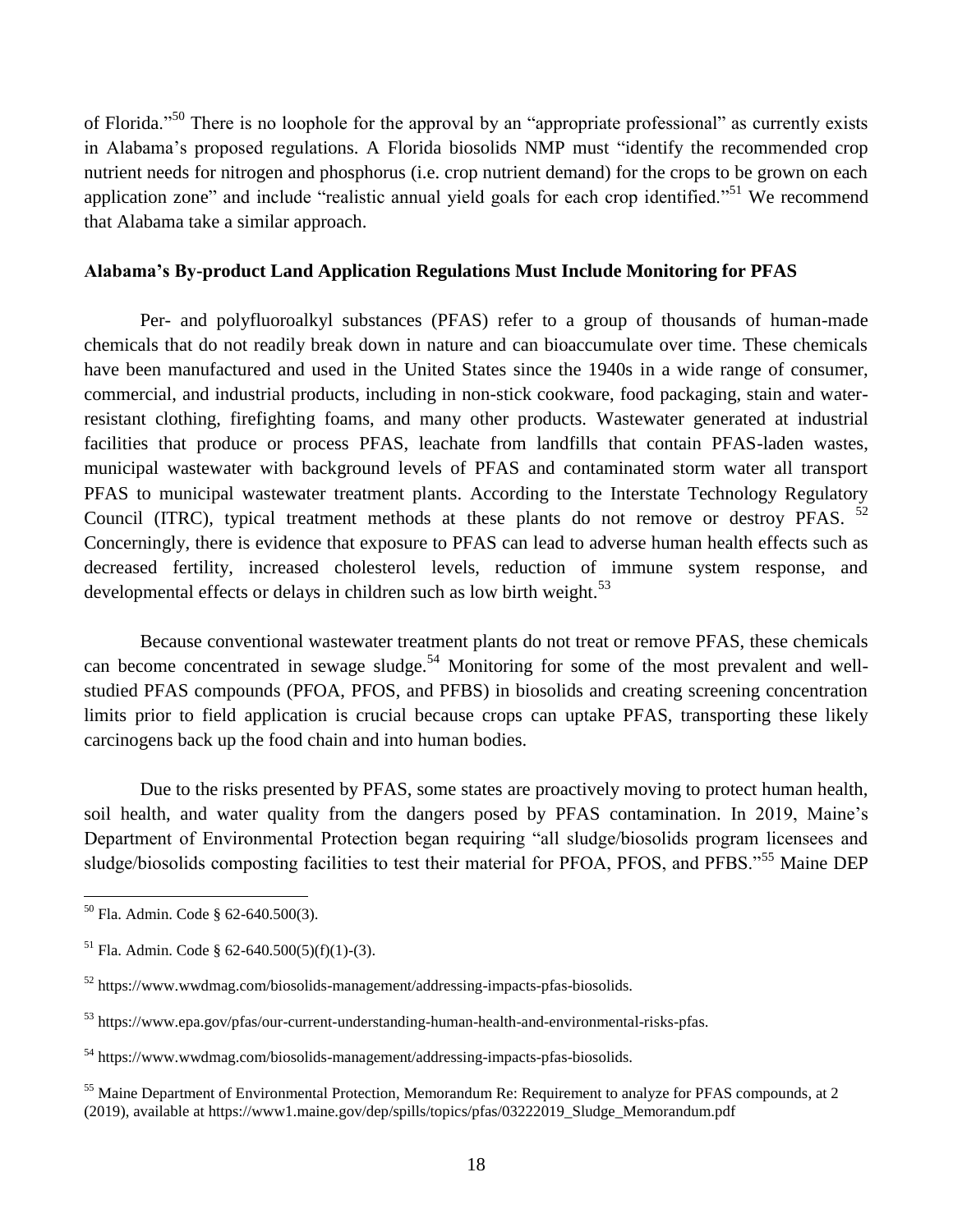set testing requirements and screening concentration levels for those three PFAS compounds, and now "sludge/biosolids and sludge/biosolids-derived compost or products may not be land applied if the screening concentrations…are exceeded."<sup>56</sup> Similarly, Massachusetts DEP now requires quarterly monitoring of PFAS in residual material to be land applied<sup>57</sup> and New Hampshire is in the process of determining PFAS concentration limits for land-applied biosolids.<sup>58</sup>

ADEM must join these states in addressing PFAS contamination because it is already a significant problem in Alabama. EPA tested wells and ponds in Lawrence, Limestone and Morgan counties<sup>59</sup> where biosolids from Decatur Utilities were spread and found over 80% of the tests showed contamination by PFAS, including six drinking water wells in Limestone County.<sup>60</sup> This problem was created because the biosolids were only tested *after* application. Water resources in Alabama have also been affected by PFAS, including the well-publicized contamination of the Tennessee River by manufacturer 3M.<sup>61</sup> Given the pervasiveness of PFAS, it is likely that with little testing performed, there will be areas of additional contamination of land and water by biosolids and other waste sludges containing PFAS. If ADEM fails to impose a PFAS testing requirement in the current regulatory program, the Department risks wholesale contamination of farm land and drinking water for years to come.

The AEMC has prudently made PFAS one of its priority issues and has asked Director LeFleur and ADEM to keep the EMC abreast of developments with PFAS contamination in Alabama. We implore ADEM to respond to the AEMC's well founded concern and set PFAS monitoring requirements—as other states are doing to protect their residents and environment from the harmful effects of PFAS—for biosolids, food processing residuals, and all other wastes that are allowed under these regulations to be applied to land as a "beneficial by-product." ADEM should then begin to develop screening concentration limits for certain PFAS chemicals present in waste sludges to determine if they can safely be land-applied. At the very least, implementing testing, monitoring, and recordkeeping requirements for the most prevalent and well-studied PFAS compounds (like PFOA, PFOS, and PFBS) will help ADEM begin to collect data on PFAS being applied to land.

<sup>56</sup> *Id.*

<sup>57</sup> <https://www.mass.gov/info-details/per-and-polyfluoroalkyl-substances-pfas#pfas-in-residuals->

<sup>&</sup>lt;sup>58</sup> New Hampshire Department of Environmental Services, Interim Best Management Practices for Emerging Contaminants in Biosolids, Fact Sheet WD-WEB-29 (2020), available at <https://www.des.nh.gov/sites/g/files/ehbemt341/files/documents/web-29.pdf>

<sup>59</sup> https://fluoridealert.org/news/alabama-pfoa-contaminated-sludge-spread-in-lawrence-county/.

 $60$  *Id.* All six well owners had to hook into city or county water systems.

<sup>61</sup> https://www.al.com/news/huntsville/2021/10/decatur-morgan-county-announce-98-million-settlement-with-3m-overchemicals.html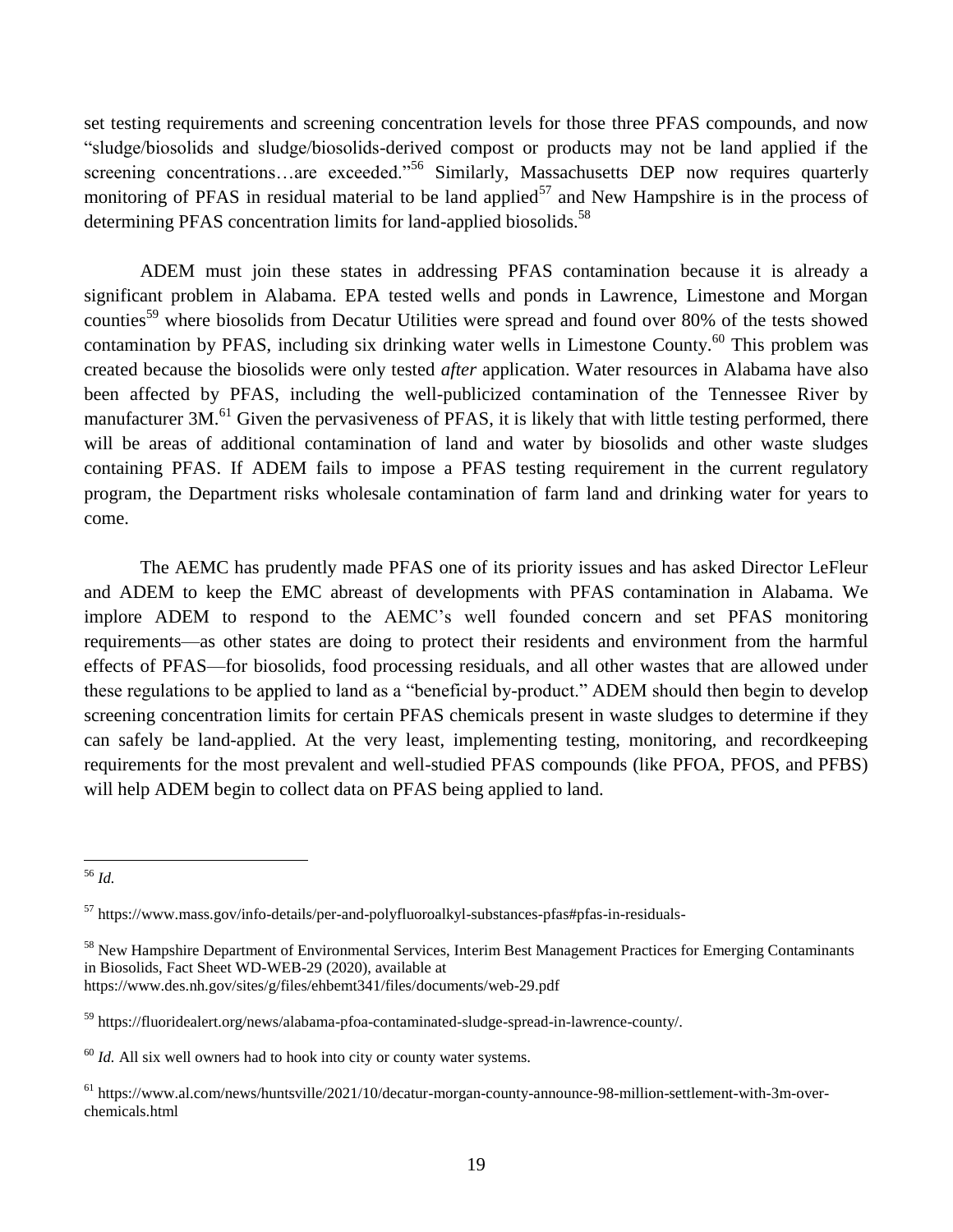# **CONCLUSION**

As a final note, we request that the Department officially agree to review and revise these regulations as warranted and at the least every two years. Data on the impacts of by-product land application is currently insufficient and inconclusive, according to the EPA OIG, and is in a constant state of flux as new contaminants that are not effectively removed from waste water treatment sludge or are present in industrial and manufacturing wastes are identified and studied.

ADEM must recognize that solid waste consists of a lot more than just beneficial nutrients and fertilizer. "In fact, thousands of chemical contaminants have been identified in sewage solids including: 27 metals, PFAS, microplastics, flame retardants, pesticides, personal care products, pharmaceuticals, and hormones."<sup>62</sup> Many of these contaminants are persistent, accumulative, and found in the environment decades later:

[I]n 1979, the EPA banned polychlorinated biphenyls (PCBs), yet PCB levels in many Puget Sound English soles, herring, and Chinook salmon are dangerously high and still increasing in some cases, even 30 years later. There are currently 195 bodies of water in Washington state (including Lake Whatcom) that are listed as impaired by PCBs.<sup>63</sup>

The best way to stop this kind of legacy pollution … is to stop putting these pollutants, chemicals and toxics into our environment in the first place, especially not directly onto our farmland. But, with a proposed regulatory program that will not even require generators or distributors to properly characterize their waste or to measure its long term effects on the environment, ADEM will only exacerbate, not eradicate, the serious problems presented by the land application of biosolids and FPR.

We appreciate your consideration of these comments and suggestions and look forward to your response.

fertilizer/#:~:text=February%202022%20update%3A%20Bellingham%20Public,on%20fields%20that%20grow%20food..

 $\overline{a}$ <sup>62</sup> EPA. 2009. *Targeted National Sewage Sludge Survey Sampling and Analysis Technical Report*. EPA-822-R-08-016. Retrieved from: [https://www.epa.gov/sites/production/files/2018-11/documents/tnsss-sampling-anaylsis-tech-report.pdf.](https://www.epa.gov/sites/production/files/2018-11/documents/tnsss-sampling-anaylsis-tech-report.pdf); Chad, A. et al. 2006. "Survey of Organic Wastewater Contaminants in Biosolids Destined for Land Application." Environmental Science & Technology 2006 40 (23), 7207-7215. DOI: 10.1021/es0603406; OIG Report, all cited in McDade, K. *Bellingham Will Process Sewage Into Fertilizer* (MCDade)*,* found at https://www.re-sources.org/2022/02/bellinghamwill-process-sewage-into-

<sup>63</sup> 9. West, J.E., O'Neill, S.M. & Ylitalo, G.M. "Time Trends of Persistent Organic Pollutants in Benthic and Pelagic Indicator Fishes from Puget Sound, Washington, USA." Arch Environ Contam Toxicol 73, 207–229 (2017), found at [https://doi.org/10.1007/s00244-017-0383-z;](https://doi.org/10.1007/s00244-017-0383-z) and Department of Ecology. Washington State Water Quality Assessment & 303(d) list, found at [https://ecology.wa.gov/Water-Shorelines/Water-quality/Water-improvement/Assessment-of-state](https://ecology.wa.gov/Water-Shorelines/Water-quality/Water-improvement/Assessment-of-state-waters-303d)[waters-303d;](https://ecology.wa.gov/Water-Shorelines/Water-quality/Water-improvement/Assessment-of-state-waters-303d) both cited in McDade*, supra*.